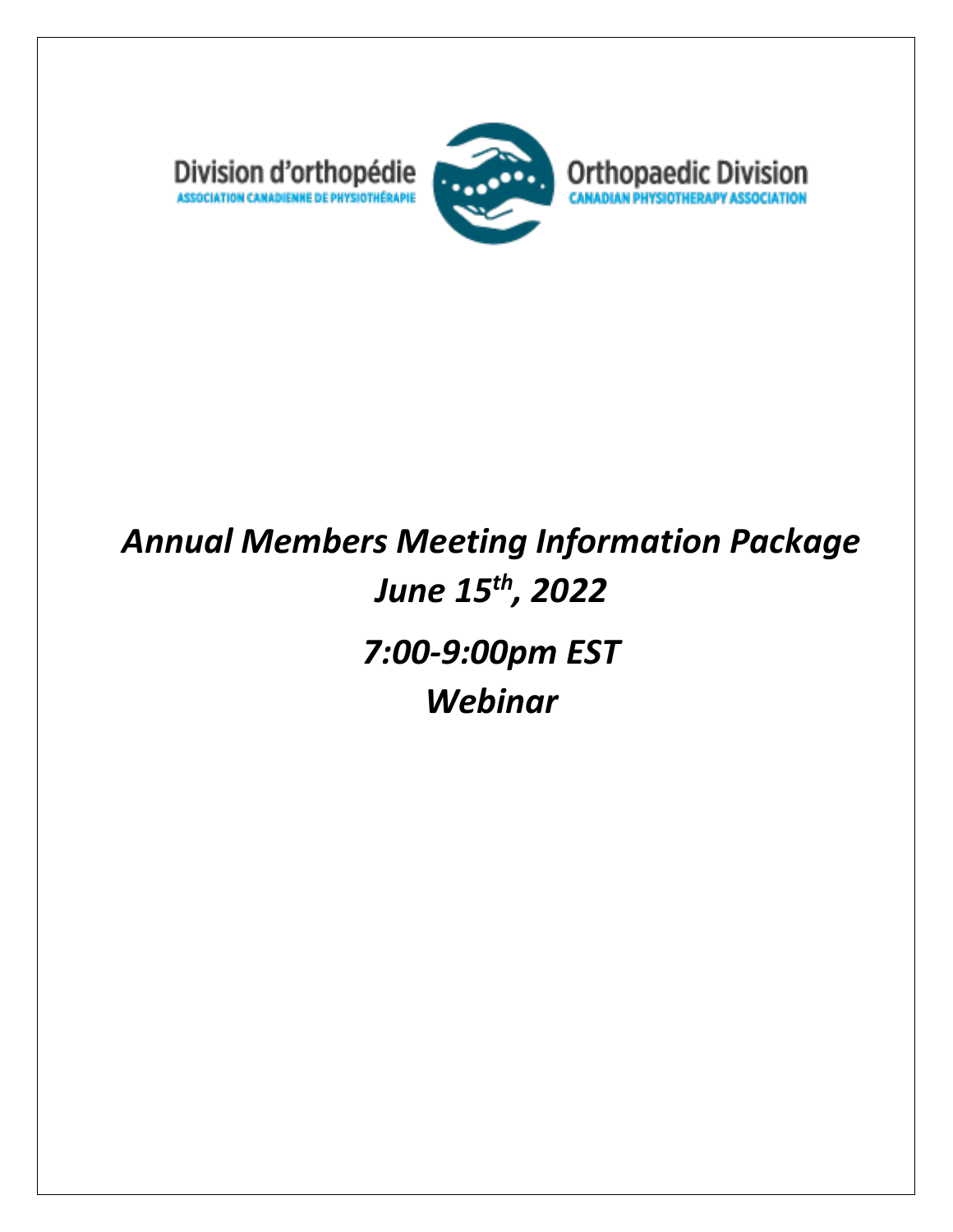### **NATIONAL EXECUTIVE**



Roxy Azoory

Tanya Tsuj-Lorusso<br>Special Projects





Executives of the **Orthopaedic Division are** volunteers dedicated to advancing Orthopaedic physiotherapy in Canada and improving treatment options for patients. Through various committees and positions, Executives manage and update the curriculum and educational programs, develop and share current resources, and deliver networking opportunities and events to members.



Jasmine Pollice<br>Student Rep Chair

Heather Gillis<br>Education Committee



Meghan Curle<br>Jr. Resource Chair



Administration

Sr. Craig Dixon<br>Sr. Resource Chair

**Special Guests** 



Christy Schwarz<br>Administrator

Mathew Pulickal<br>Past Financial Chair





Andrea McAllister<br>Education Committee

Scott Whitmore

Elisa Beselt<br>Chief Operating<br>Officer

Emma Plater<br>Adjunct Chair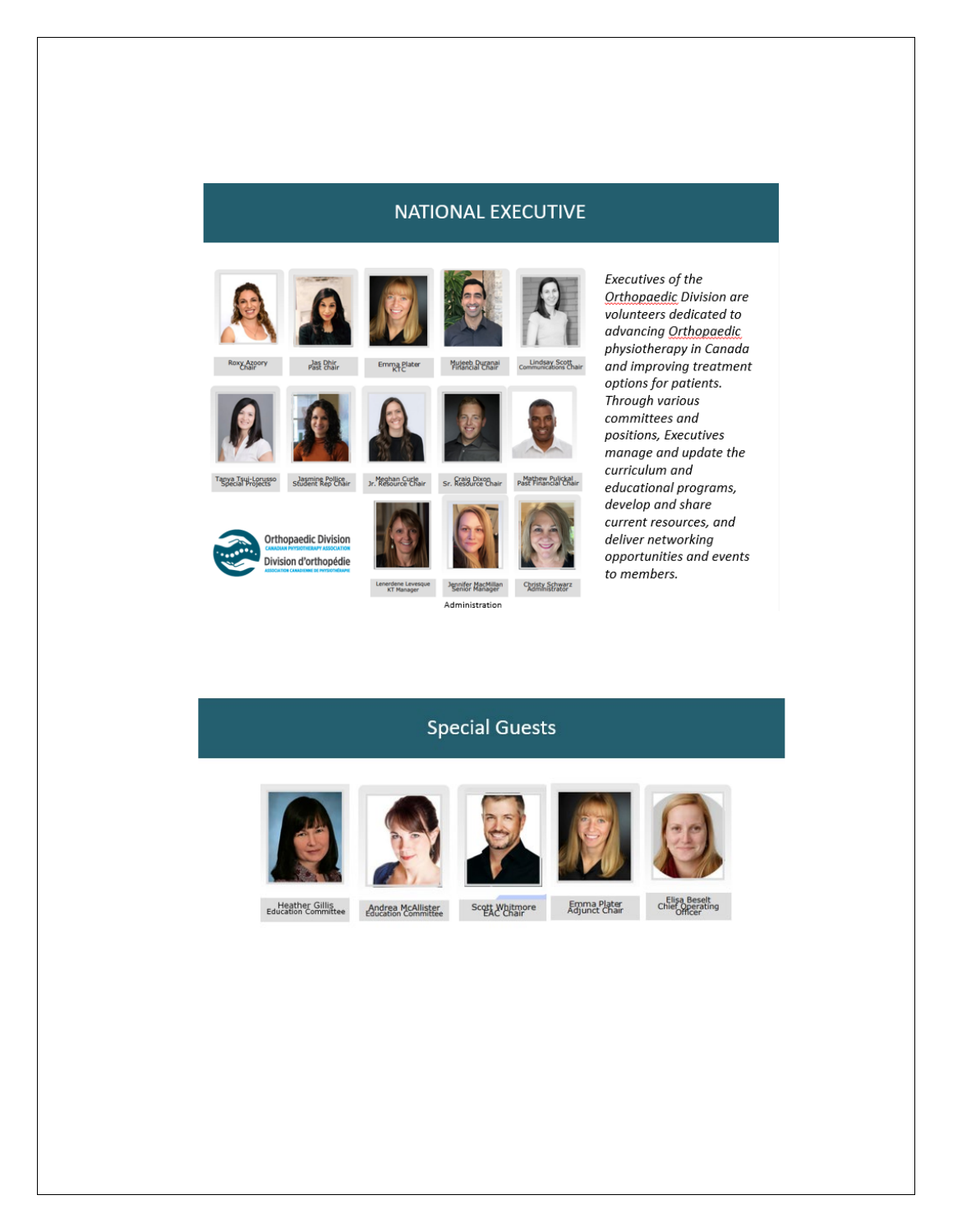



#### **www.orthodiv.org**

### **ANNUAL MEMBERS MEETING**

### **ORTHOPAEDIC DIVISION**

### **Date: Wednesday June 15th, 2022**

### **Time: 7:00pm – 9:00pm EST Webinar Format (Zoom)**

- 1. Chair Remarks- Introduction of Executive
- 2. Minutes Approval for the 2021, AGM, Online
- 3. Appointment of Minutes Approval Committee
- 4. Adoption of Agenda, Online
- 5. Items to report:

#### Executive Committee Reports

- Chair Presentation –Roxy Azoory
- Financial Chair Mujeeb Duranai
- Resource Committee-Craig Dixon, Sr. Resource Chair and Meghan Curle, Jr. Resource Chair
- Communication Chair-Lindsay Scott
- Special Projects Chair Tanya Tsui-Lorusso
- Student Rep Chair- Jasmine Pollice
- Knowledge Translation Chair Emma Plater
- Education Committee Chair Andrea McAllister
- Adjunct Committee Chair Emma Plater
- Knowledge Translation Manager -Lenerdene Levesque
- Examiners Advisory Committee Chair Scott Whitmore
- Update from Canadian Physiotherapy Association
	- -Elisa Beselt, Chief Operating Officer
- 6. Other Business

Nominations/Appointments: Executive Positions

- 7. Closing Remarks
- 8. Adjournment

Attachment: Rules of Procedure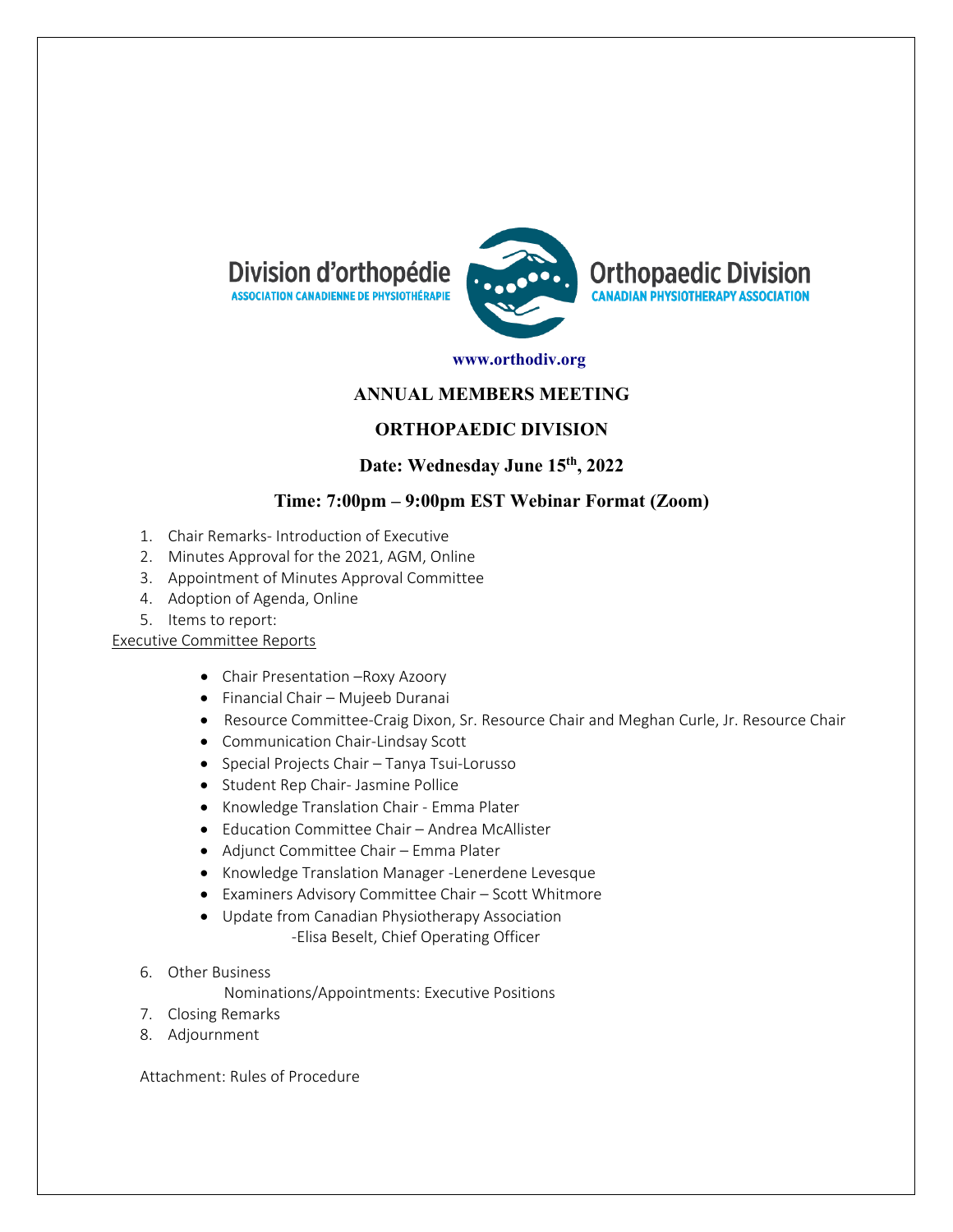### **MEMBERS' MEETINGS Rules of Procedures**

- a) A Members' Meeting may be called by the Chair / Co-Chairs in consultation with the Executive Committee, [or at the written request of ten members];
- b) The members' meeting shall normally be held
	- i. during the Congress of CPA, or
	- ii. During the Division's annual conference/symposium, or
	- iii. via electronic means in May or June of any calendar year
- c) Notice of the members' meeting shall be given to members at least 7 calendar days prior to the date of the Meeting.
- d) Notice of Meetings shall be given via e-blasts or e-mails, and the date of the e- mail or e-blast shall constitute the date of the notice.

### **MEMBERS MEETING MINUTES**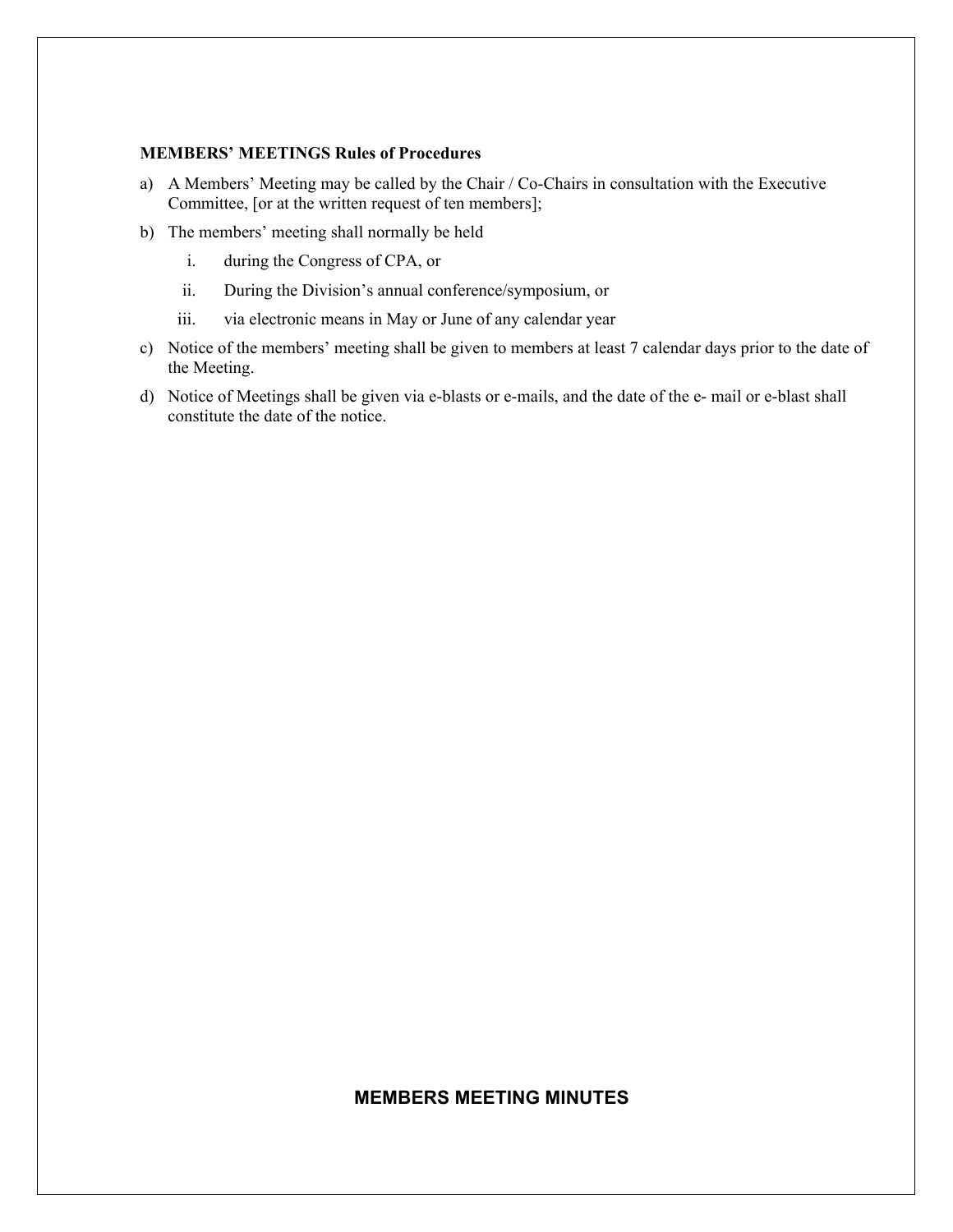### **ORTHOPAEDIC DIVISION**

### **Date: June 2nd, 2021**

### **Time: 7 p.m. EST Location: Virtual, via Zoom**

### ITEM 1: WELCOME/CALL TO ORDER

Jas Dhir, Chair OPD welcomed all members to the meeting and thanked them for taking the time to join our Annual Members Meeting, as well as read a land acknowledgement before beginning.

Jas Dhir also introduced the Executive and special guests:

Roxanne Azoory – Chair Elect

Mat Pulickal-Finance - Chair

Steve Moerman - Senior Resource Chair

Craig Dixon - Junior Resource Chair

Emma Plater- Knowledge Translation Committee Representative

Jasmine Pollice - Student Representative Chair

Lindsay Scott - Communications Chair Tanya Tsui-Lorusso - Special Projects Officer Jennifer MacMillan - Senior Administrative Manager

Colleen Dorion – Operations Manager

Heather Gillis – Chair, Education Committee

Blayne Burrows – Chair, Adjunct Education Committee

Lenerdene Levesque – Knowledge Translation Manager & Chair, Examination Advisory Committee

JP Cody-Cox, CEO of CPA Elisa Beselt, Chief Learning Officer, CPA

Viivi Riis, President of the CPA

A review of procedures was conducted regarding where to post questions and general comments. A reminder was also given to any non-members present that they are unable to vote on anything, but we are pleased to have them and thanked them for showing an interest in the Orthopaedic Division.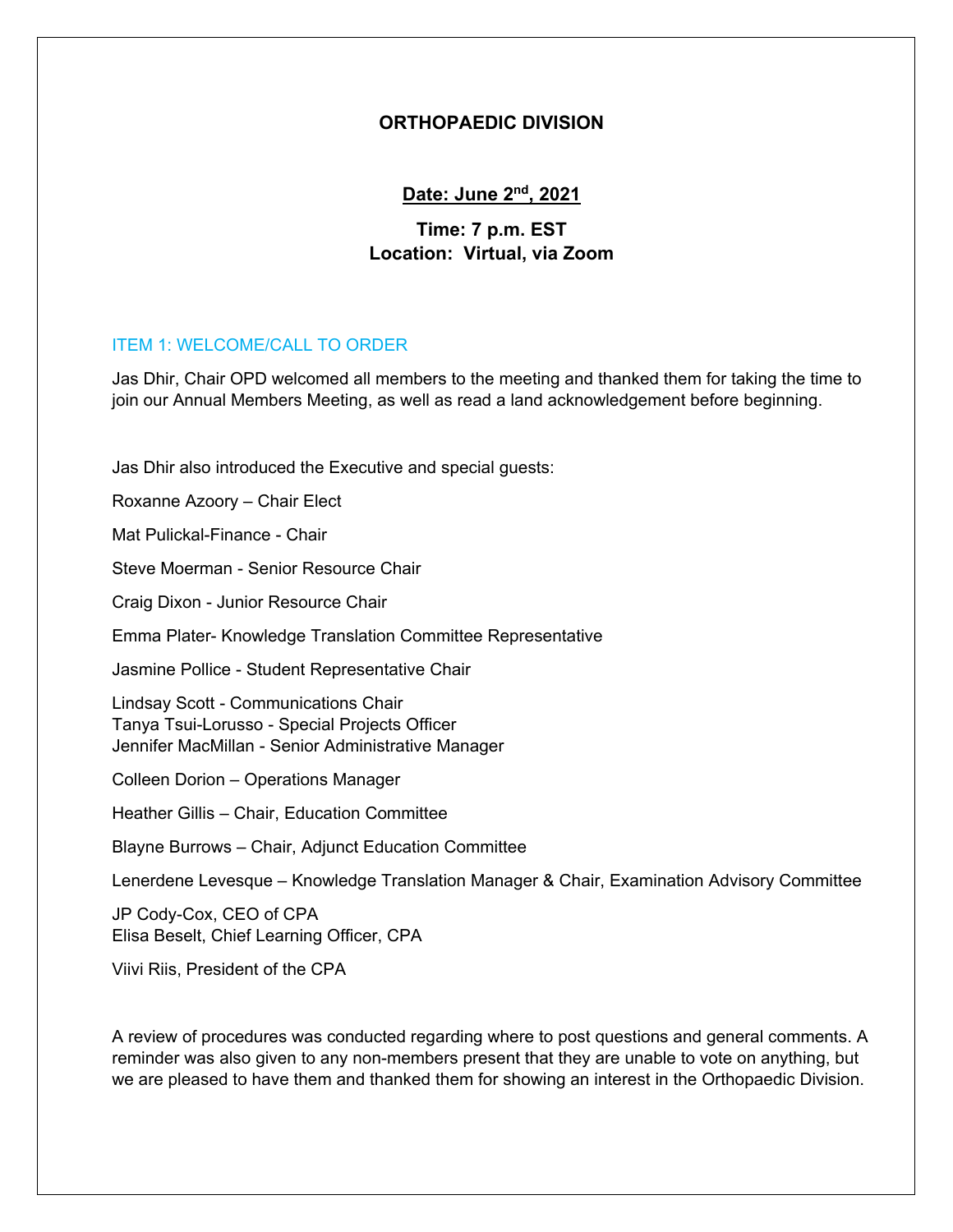A copy of the PowerPoint Presentation will be available for reference – labelled Final AMM PPT 2021.

The meeting was officially called to order at 7:05p.m.

### ITEM 2: Minutes Approval for the 2020 Virtual Annual Meeting

The Minutes approval committee of 2020 was Anita Gross and Andrea McAllister, and they approved the 2020 minutes after the last AMM.

Jas requested a motion to adopt the minutes as approved.

Jesse Awenus motioned to adopt the minutes as approved. Andrea McAllister seconded.

Approved - 42

Opposed - 0

Abstentions - 3

Motion Carried

### ITEM 3: Appointment of Minutes Approval Committee

Jas requested two volunteers to act as the approval committee for the 2020 minutes.

- 1. Meagan Bennink
- 2. Anita Gross

### ITEM 4: Adoption of Agenda

Jas requested a motion to approve the agenda as circulated.

Melanie Roch motioned to approve the agenda as circulated.

Jackie Sadi seconded.

Approved - 48

Opposed - 0

Abstentions - 1

Motion Carried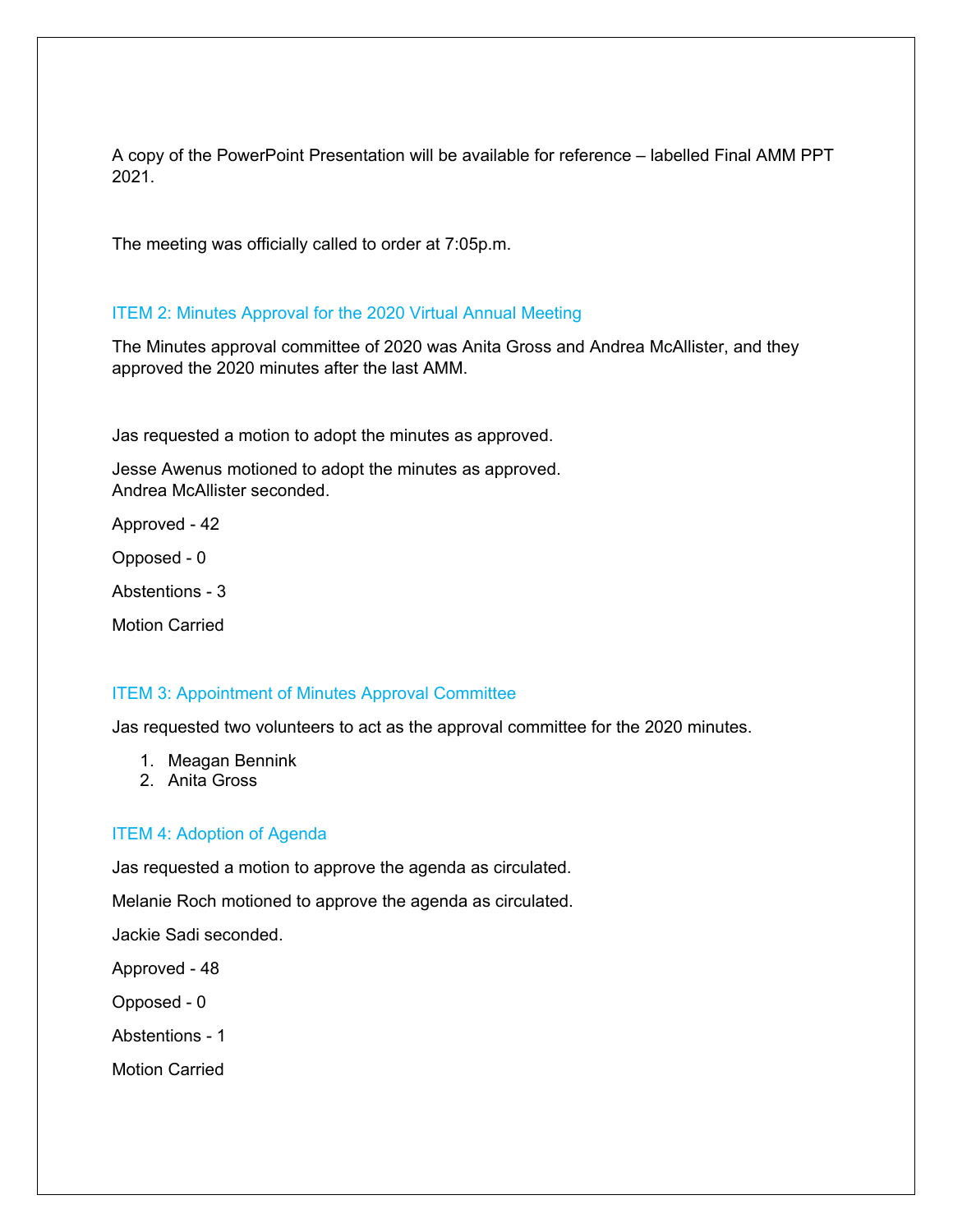### ITEM 5: Chair's Report (slides 6 – 16)

1) An update on current member numbers was provided:

| <b>Row Labels</b>                         | Count of Member Tier |
|-------------------------------------------|----------------------|
| <b>Branch Representative</b>              | 22                   |
| <b>Bridging Student</b>                   | 61                   |
| <b>CPA Administrator</b>                  | 16                   |
| <b>Division/Assembly Representative</b>   | 18                   |
| <b>Entry-level Student</b>                | 1061                 |
| <b>Grad Student</b>                       | 18                   |
| <b>Life Member</b>                        | з                    |
| New Grad                                  | 111                  |
| <b>Non-Practising</b>                     | 32                   |
| Outside Canada                            | 14                   |
| <b>Physiotherapy Technologist Student</b> | 118                  |
| <b>Practising A</b>                       | 3195                 |
| <b>Practising B</b>                       | 171                  |
| <b>PTA</b>                                | 1                    |
| <b>PTA Student</b>                        | 171                  |
| <b>Retired</b>                            | 10                   |
| (blank)                                   |                      |

- Currently our membership is at 5022 total members.
- We assumed we would be receiving a loss this year as a result of COVID, but what we have noted is that we have been able to maintain many of our numbers from last year.
- 2) As our last Strategic Plan comes to an end in 2021, Jas reminded us of our Mission & Vision, as well as our 3 Pillars (Education, Networking & Resources). These were the foundations for all our initiatives. We were also reminded of the Strategic Priorities from this plan: 1) Education, Resources and Networking, 2) Marketing Communication and Member Engagement, & 3) Organizational Development and Financial Sustainability
- 3) The 2020-2021 OD Journey:
	- a) Planting the seeds what have we done that is new and innovative?
		- Online Education & Exams: COVID has asked all of us to think creatively and innovatively and try new things. With this, we really delved into online learning, and would like to give a huge thank you to the Education Committee, Examination Advisory Committee and the instructor and examiner pools for all their hard work and innovation.
		- Marketing (AIM and Website): We looked forward to launching our Marketing strategies planned for 2020 but these were halted with COVID.
		- Virtual Symposium: Tanya will talk to you about what a success that was!
		- Online of Short Courses was noted.
		- Strategic planning 2021-2025: This Division has so many visions and we are continuing to develop unique priorities that will help this Division prosper and grow.
		- Interdivisional Collaborations: There are lots of new opportunities. One recent was with Global Health, Women's Health, and BIPOC. It looked to amplify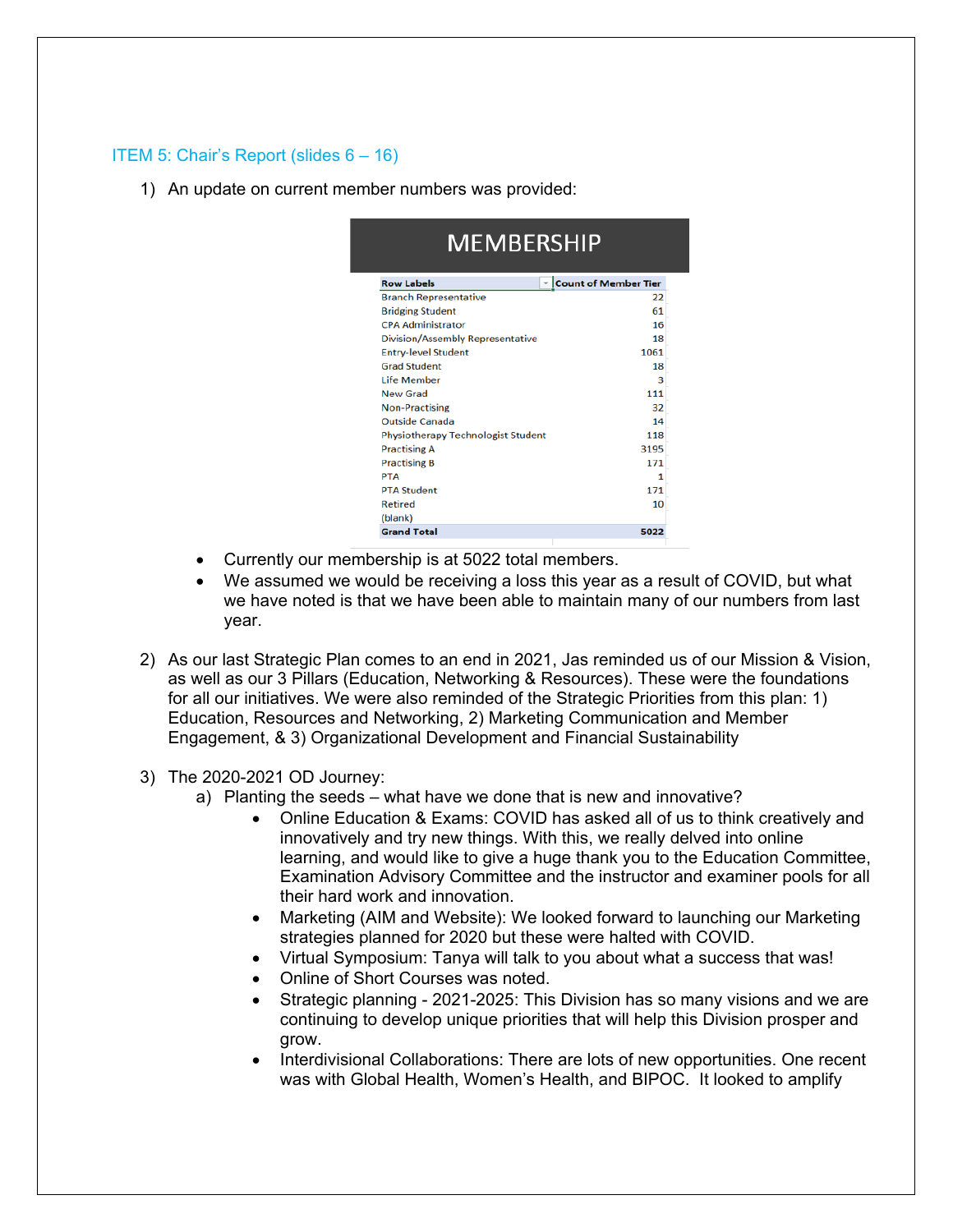voices of Women in physiotherapy and to promote equity, diversity, and inclusion.

- Membership: We are still trying to grow this seed. Member have so many opportunities to learn from resources, education, and networking available through this division, and we are looking to continue to build this community. How are we going to do that? We need to highlight what the value is.
	- o JOSPT
	- o Offer Free Resources (ODCU Evidence Express)
	- o Preferred Rates for courses
	- o Discounts to networking events and Symposia
	- o Awards and Bursaries
	- o Working with CPA to market beyond our member base
	- o Social Media Campaign
	- o We will be reviewing Division benefits and cost of membership.
- b) Nurture what were some of the ongoing initiatives that we continued to nurture?
	- AIM Education/Examinations: There has been so much work that has gone into renewal of resources and curriculum.
	- CPA Collaborations: COVID/EDI/PCE
	- Division Collaborations
	- Filling of KT Manager Role AIM Program
	- Working on Governance/Policy
	- Organizational Structure
	- Working on and improving relationships with all Committees and Stakeholder **Groups**
	- External Stakeholder Collaborations
- c) Grow some of the areas where we have grown include:
	- Online Resources/Educational Resources and Platforms
	- Access to Education/ Examinations
	- ODCU
	- Webinars
	- CPA Collaborations
	- Social Media Engagement
	- Governance/Policy: now sound and transparent
	- Operational Support
	- Virtual Networking opportunities.

Jas thanked everyone for joining the Division on this journey. We should all be extremely proud of what our Division has been able to accomplish.

### ITEM 6: Orthopaedic Division Financials – Mathew Pulickal (slide 17)

- 1) Budget
	- It has taken a couple years to standardize our templates, so they are the same as the CPA's. Now, we are all speaking the same financial language (Sections/NOD/CPA).
	- People have been asking to see the full NOD budget and I have shrunk it down to budget by title (see below). We can see columns for the 2020 and 2021 NOD budget, and the middle column shows how much more or less we have spent in each category. There has been an 30% increase in revenue spending. Spending a total of \$1,044,788.33.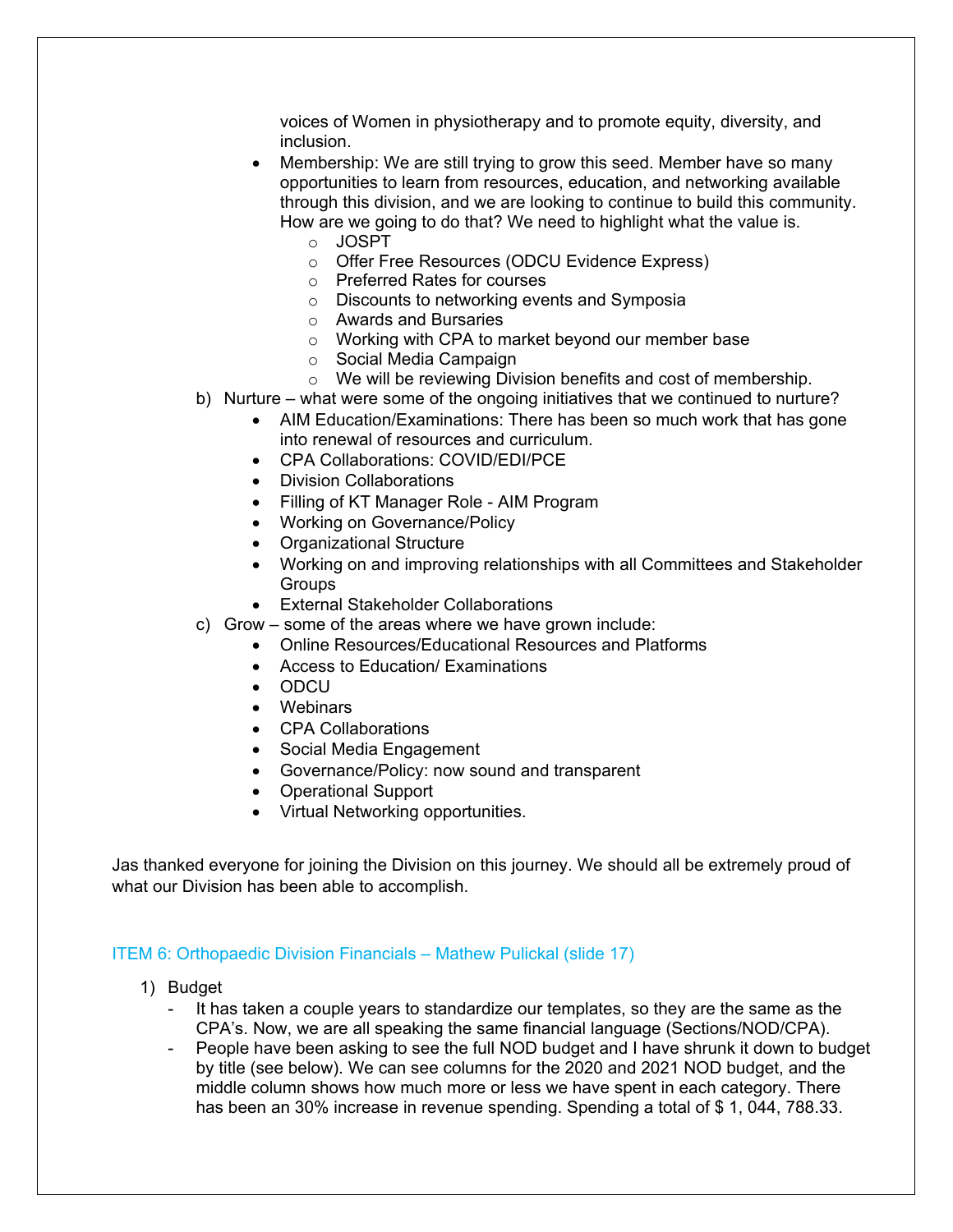- Keep in mind some of these numbers were skewed due to COVID (ie there were really no travel expenses in 2020 but might be in 2021 which would explain the seemingly large jump in spending).
- It is important to note that a few years ago, we were mandated to spend the money (we are a nonprofit and were not supposed to have money stored). Now, we have increased our spending and fixed costs, but we will be running into problems in the next 2 years if we keep spending like this. So, we either have to increase our revenue somehow, or lower our costs somewhere.
- If anyone would like all the details, Mat would be happy to email them to you.

| Budget OPD 2021                             | <b>NOD 2020</b> | % change | <b>NOD 2021</b> |
|---------------------------------------------|-----------------|----------|-----------------|
|                                             |                 |          |                 |
| <b>REVENUE</b>                              | 541,813.00      | 30.88    | 709,104.00      |
|                                             |                 |          |                 |
| <b>NATIONAL OPERATING EXPENSES</b>          | 327.652.00      | 8.03     | 353.963.00      |
| <b>NATIONAL TRAVEL</b>                      | 3,849.00        | 1,200.34 | 50,050.00       |
| NATIONAL EXPENSES EVENTS SYMP/CONGRESS      |                 |          | 95,949.00       |
| <b>ADVANCED EXAMINATIONS</b>                | 15,520.00       | 351.03   | 70,000.00       |
| <b>INTERMEDIATE EXAMINATIONS</b>            | 79.627.00       | $-18.69$ | 64,742.00       |
| <b>MCQ EXAMINATIONS</b>                     | 65,337.00       | $-35.83$ | 41,930.00       |
| <b>EDUCATION COMMITTEE OPERATIONS</b>       | 257.686.00      | $-25.77$ | 191.280.00      |
| <b>EDUCATION TRAVEL EXPENSES</b>            | 6,049.00        | 574.49   | 40,800.00       |
| <b>CHIEF EXAMINER EXPENSES</b>              | 29,304.00       | 48.36    | 43.474.00       |
| <b>ADJUNCT SHORT COURSES EXPENSES</b>       | 20.100.00       | 153.73   | 51,000.00       |
| <b>EXAMINATION Consultation and Writing</b> |                 |          | 41.600.00       |
|                                             | 812,423.00      | 28.60    | 1,044,788.33    |
|                                             | -270.609.00     | $-24.05$ | $-335,684.33$   |
|                                             |                 |          |                 |

### 2) Sections

- Mat took all Section financials and combined them into a Summary Budget (see below).
- This included the 2020 budget, expenses, and revenue for both 2020 and 2021.<br>- Going forward, there will likely be 2 budgets presented (NOD and Sections).
- Going forward, there will likely be 2 budgets presented (NOD and Sections).

| <b>Section Summary Budget</b> |               |               |                          |
|-------------------------------|---------------|---------------|--------------------------|
|                               |               |               |                          |
| Revenue                       |               |               |                          |
| Year                          |               | 2020 % change | 2021                     |
|                               | ############  |               | $(17.86)$ \$909,669.00   |
|                               |               |               |                          |
| <b>Expenses</b>               |               |               |                          |
|                               |               |               | $(15.69)$ ########       |
|                               |               |               |                          |
| Net Income                    | (592, 220.52) |               | $(10.38)$ (\$101,793.15) |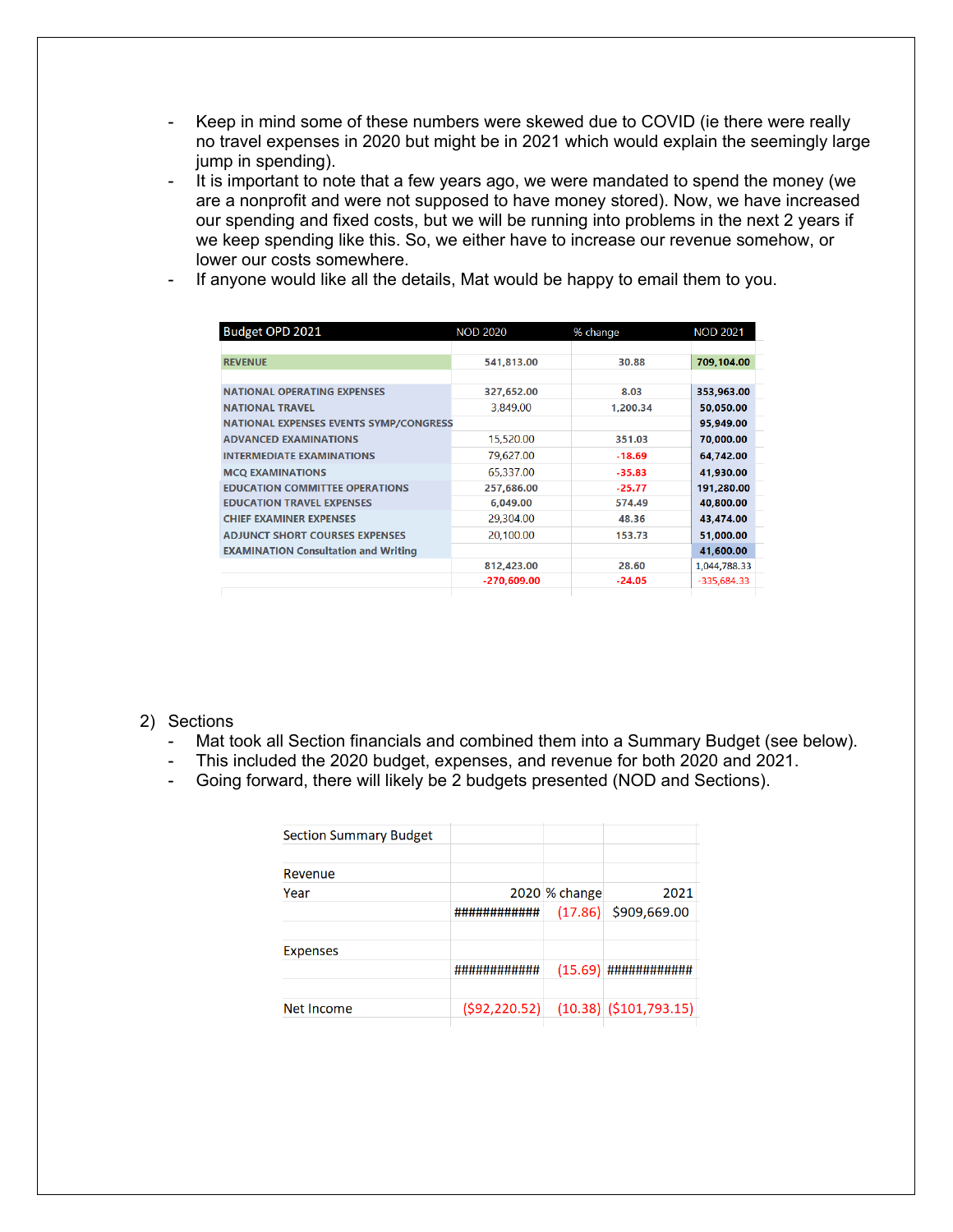- In a final note, we have now centralized all bank accounts under RBC and are in the process of transferring over to CIBC with the permission of the CPA. Centralized for transparency, but each Section will still have full control over their accounts.

### ITEM 7: Resource Committee Report – Steve Moerman/Craig Dixon (slides 18-23)

- ODCU Update:
	- $\circ$  In 2020 and 2021 the interaction with the website had high engagement. We operate on a bi-monthly frequency and try to capture a broad range of topics (high level, some soft skill and some "hard" skills).
	- $\circ$  We engaged more with the member to see what topics they find useful and what we can offer more of so that we can offer the best information possible.
	- $\circ$  We were pleased with the engagement we got on posts (both via social media as well as through the website). Pairing these with webinars on the same topics has beenpart of the strategy to make sure the member gets as much information as possible on these topics.
	- o A full list of upcoming Orthopaedic Division Clinical Updates was presented (see below).

#### Upcoming in 2021

- · June: Pelvic Girdle Pain
- Aug: Mechanisms of MT
- Sept: Achilles Tendinopathy
- Oct: Neuromobilization
- Dec: ACL Rehab

- Webinar Update:
	- $\circ$  We have put out 8 webinars since the last meeting (higher than planned but worked well with the staying at home due to COVID).
	- $\circ$  We also branched out to learn from different professions (ie FAI, IFOMPT update, treating "long hauler" COVID etc).
	- $\circ$  We averaged 500 registrants (sometimes over 700), and we typically we get just over 50% attendance.
	- $\circ$  This yielded approximately \$3,000.00 in revenue (from registrations and watching after the fact). This covered the honorariums and is financially sustainable while still keeping these free for Ortho members.
	- o Upcoming Webinars include:
		- August Chad Cook Eight essential things physical therapists need to know for managing MSK disorders.

September – Benjamin Boyd (NOI Group) - Healthy notions of pain for a physically active lifestyle

#### ITEM 8: Communication report – Lindsay Scott (slides 24-26)

- Our mission was to increase engagement between members and potential members.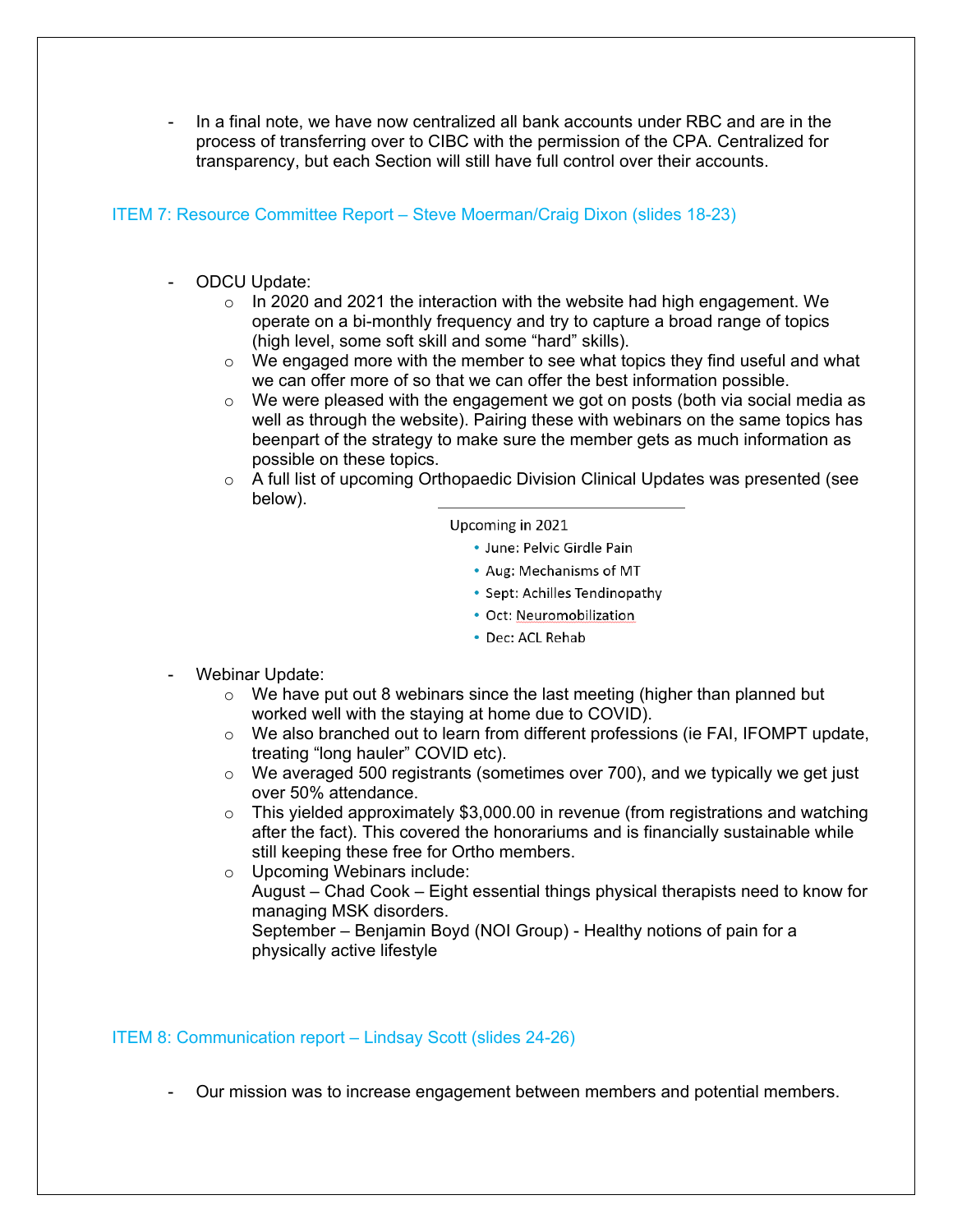- We supported other committee members in advertising the offerings we have for members.
- On average, we had 2.5 posts to social media per week (specific to Instagram and occasionally Facebook and Twitter) and have seen a 30% growth in engagement this past year.
- We expanded offerings to include 1) Diversity and Inclusion, 2) Committing to Action, and 3) taking a stand for Equity within the profession and beyond. We have committed to 2 offerings per year to continue these important conversations.
- Our goal is, 1) to build engagement with the francophone community, students, and new grads among others, and 2) to streamline the communications process (i.e. guidelines for best practice for submitting ideas so that we can continue to communicate as effectively as possible).

### ITEM 9: Special Projects Chair Report – Tanya Tsui-Lorusso (slides 27-32)

- 2021 Symposium Recap:
	- $\circ$  294 registrants (likely higher since we reopened registration so that people could access recordings of presentations).
	- $\circ$  The platform was a huge success. It was recommended by Bond (our event planning company), and we have received some great feedback.
	- $\circ$  We were able to open this event to international attendees because it was virtual.
	- $\circ$  For the first time, we were able to offer a truly bilingual event for our members via live translation throughout the entire event.
	- $\circ$  The Gala & Awards ceremony had a live DJ and people were able to raise a glass and have some fun!
	- o We had a net profit of about \$20,000.00 which we will be able to split with CAMPT.
	- $\circ$  Congratulations again to this year's Golden Hands winner Roland Lavalee!
- Save the Date! Our 2023 Symposium will be held on April  $28<sup>th</sup> 30<sup>th</sup>$  in Winnipeg.

### ITEM 10: Student Rep Chair Report- Jasmine Pollice (slides 33-37)

### Student Membership:

- As we saw in the overall member numbers, our student numbers have been declining throughout COVID and we are working to rectify that. We currently have under 1500 student members.
	- $\circ$  Screen fatigue is one factor mentioned as a barrier to getting more students.
	- $\circ$  On the flip side, we are working hard to increase good quality French side (will help with students on the QC side) as well as increasing content aimed specifically at the student membership.
- We are currently looking for student reps from Dalhousie, Queens University, University of Alberta, and Université de Québec à Chicoutimi.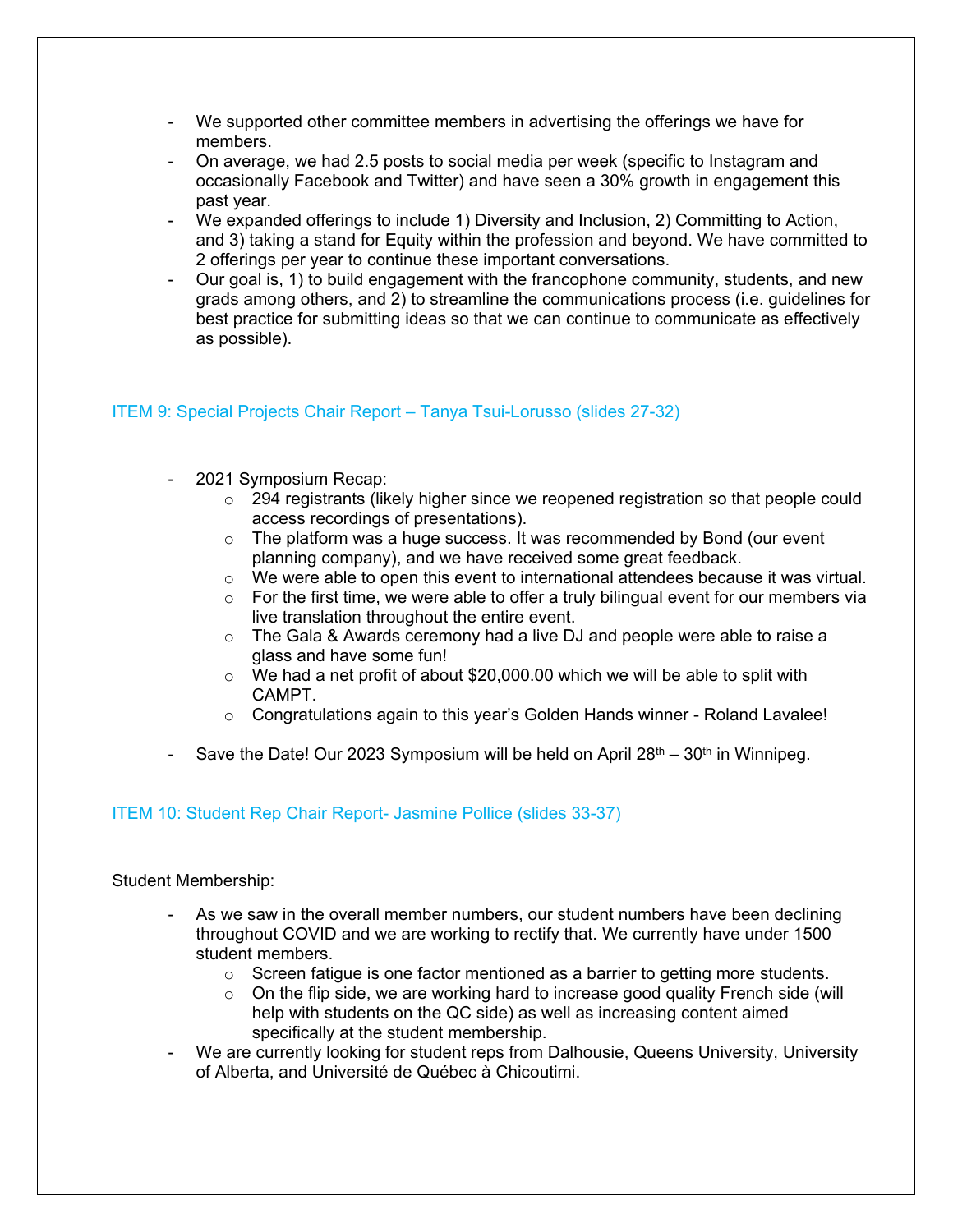- Events that we have hosted so far this year that target students specifically included 2 AIM information webinars, a BBIPOC Student Collective symposium presentation, a "Meet a Clinician" event organized by the NSA, and CPA division networking night.

Expansion of the role:

- Changed the name from Student Rep Chair to Stakeholder Liaison.
- Continuing all Student Rep roles, but also helping comms chair to streamline communications among stakeholders (students, sections, AQPMA and KPTEN) with the goal being to keep all communications fluid and truly bilingual.
- We plan to hopefully keep this role filled by a bilingual member and if not, the NOD will consider adding a non-voting position to the committee to assist with this.

### ITEM 11: Knowledge Translation Rep Chair Report - Emma Plater (slides 38-40)

- Most of this role was working with various subdivisions and groups of people to discuss how best to translate what we know and get it out to our membership. Some examples of this work include:
	- $\circ$  KT Committee (CPA) there is a representative for KT from all Divisions and together we sit on this committee, reporting back to our Chairs. This helps establish more collaborations between Divisions.
	- o NOD Resource Team Take ODCU content and put into infographic format.
	- $\circ$  Adjunct Education I sit on this committee, and we are in the beginning stages of planning an exercise curriculum that can compliment AIM and other courses coming up.
	- $\circ$  KT Manager Working closely with Lenerdene by helping to support graphic and content generation (visuals) for some of the initiatives that she has.

### Role for 2021-2023

- For the next 2 years the hope is to do much of the same thing and would like to continue developing these roles including hoping to build more across Divisions in the KT role.
- Technique videos are something we really hope will take off more now as in person activities resume. We believe these will be an extremely beneficial tool for students and will help provide even more asynchronous content to the AIM program. If you have any videos made or are interested in making some we would love to hear from you!

### ITEM 12: Education Committee Report- Heather Gillis, Chair (slides 41-50)

Heather thanked the NOD on behalf of the Education Committee for giving them the opportunity to speak to the membership this evening about the activities of the committee. She indicated for those that are unfamiliar with AIM or the committee, that they serve to govern the policies, procedures, and delivery of the Advanced Integrated Musculoskeletal (AIM) education system.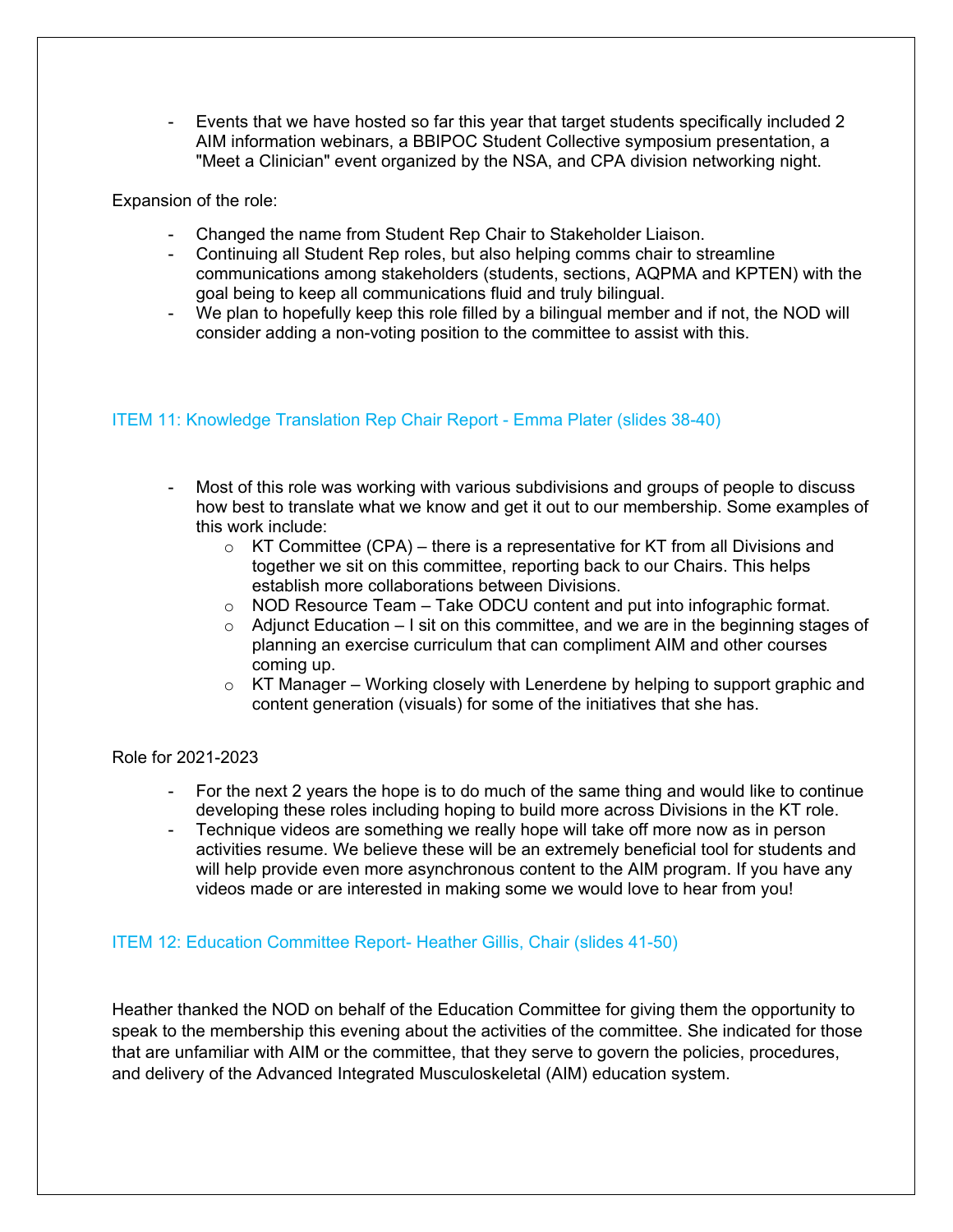The AIM program is one of the IFOMPT recognized programs in Canada which allows registration as a Fellow of CAMPT on successful completion of the program. If you would like more information on this program, please visit the NOD website under the education page.

Heather introduced her committee members (all volunteer positions with a minimum of 6-year terms) and took a moment to recognize and acknowledge of these hard-working individuals.

- $\circ$  Heather Gillis Chair Education Committee (ON)
- $\circ$  Josiane Roberge Credentials Chair (QC): ensures process of registration and credentialling of our AIM instructors.
- $\circ$  Evelyn Lightly Examination Chair (MB): leads oversight of assessment delivery across the AIM program and works closely with the Examination Advisory Committee.
- $\circ$  Andrea McAllister Curricular Chair (NS): acts as the oversight for AIM curriculum and maintenance of AIM program educational materials.
- $\circ$  Jennifer Van Bussel Mentorship Chair (ON): works to ensure accessible and quality mentorship experience for all those engaged in the AIM program.
- $\circ$  Andrew White Communications Chair (NS): ensures clear and timely communications with all of our AIM stakeholders.
- $\circ$  Blayne Burrows Adjunct Education Chair (AB): allows us to ensure our committees align our educational objectives between these 2 programs.
- $\circ$  Roxanne Azoory/Jas Dhir (T\*) NOD Executive Liaison (ON): helps ensure perspectives from both committees are always represented.
- $\circ$  Hilary Reese AIM Taskforce (AB): helped us to restart our education program in the face of the COVID pandemic.

Thank you also to the NOD Executive, Examination Advisory Committee, Section leadership, PODCR's, Examiners and Instructors who helped us continue to successfully deliver our educational program.

Heather then took some time to update the members on some of the activities of the Education Committee over the past year:

- 1) Resumption of Course Activities
	- $\circ$  July of 2020 resumed AIM education courses offered via a hybrid on-line and inperson design.
	- o To date several courses have safely run across Canada.
	- $\circ$  This time of challenge led to us to seize an opportunity to move some things to virtual.
	- $\circ$  Commitment to virtual mentorship
- 2) Launch of Renewed Education Materials
	- $\circ$  In January of 2021 released the final component of the manuals project Upper Quadrant Clinical Manuals.
	- $\circ$  Technique videos are in production to support the AIM system delivery.
	- o Renewal of audio PowerPoints.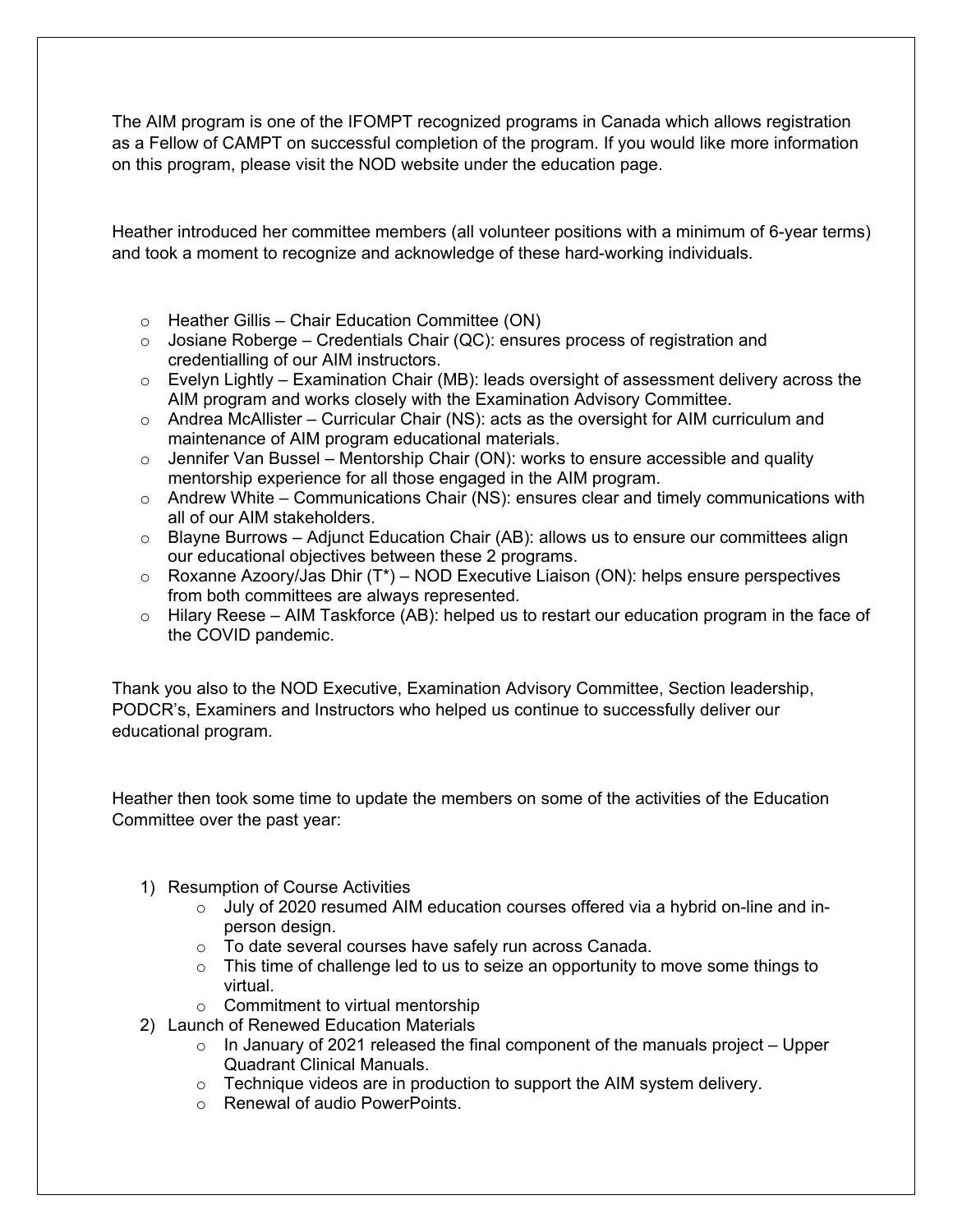- 3) Resumption of AIM Assessment Processes
	- $\circ$  The AIM system transitioned to online virtual delivery and invigilation of the AIM program examinations within one month of course system suspension.
	- $\circ$  Fall of 2020 resumed IPE and written components of the Advanced Examinations.
	- $\circ$  Spring 2021 offering both the IPE and APE.
- 4) Marketing Launch of the AIM Program
	- o June of 2021 we will launch the marketing campaign for the AIM system.
	- o Watch for our ads on socials and new IG page!
- 5) Knowledge Translation Manager
	- Welcome Lenerdene to your new role!

Lastly, Heather said a bit thank you to Jas Dhir for her leadership and support of the Education Committee and the Membership.

ITEM 10: Adjunct Education Committee – Blayne Burrows, Chair (slides 51-55)

Blayne said a big thank you to all her committee members for their time and vision!

The Committee members along with Blayne are:

Shaun Lapenskie

Jill Robertson

Emma Plater

Regan Coulter

Philip Ruiz

- 1) Online Courses
- $\circ$  2020 plans were put on hold in relation to short course rollout (we had a successful pilot in 2019 and some other big plans but were put on hold). This turned out to be a positive thing as we have now had more time to work on and prepare our processes moving forward.
- $\circ$  We are looking to have an open call out for instructors/courses for a new online course initiative. Please watch email and social media for upcoming announcements!
- $\circ$  We are looking for individuals interested in running courses with the support/marketing/resources the OD can offer. If you have a vision or a course you would like to run, please apply!
- 2) Grand Rounds an initiative started by Jill Robertson in 2020
- o Have run 4 successfully to date.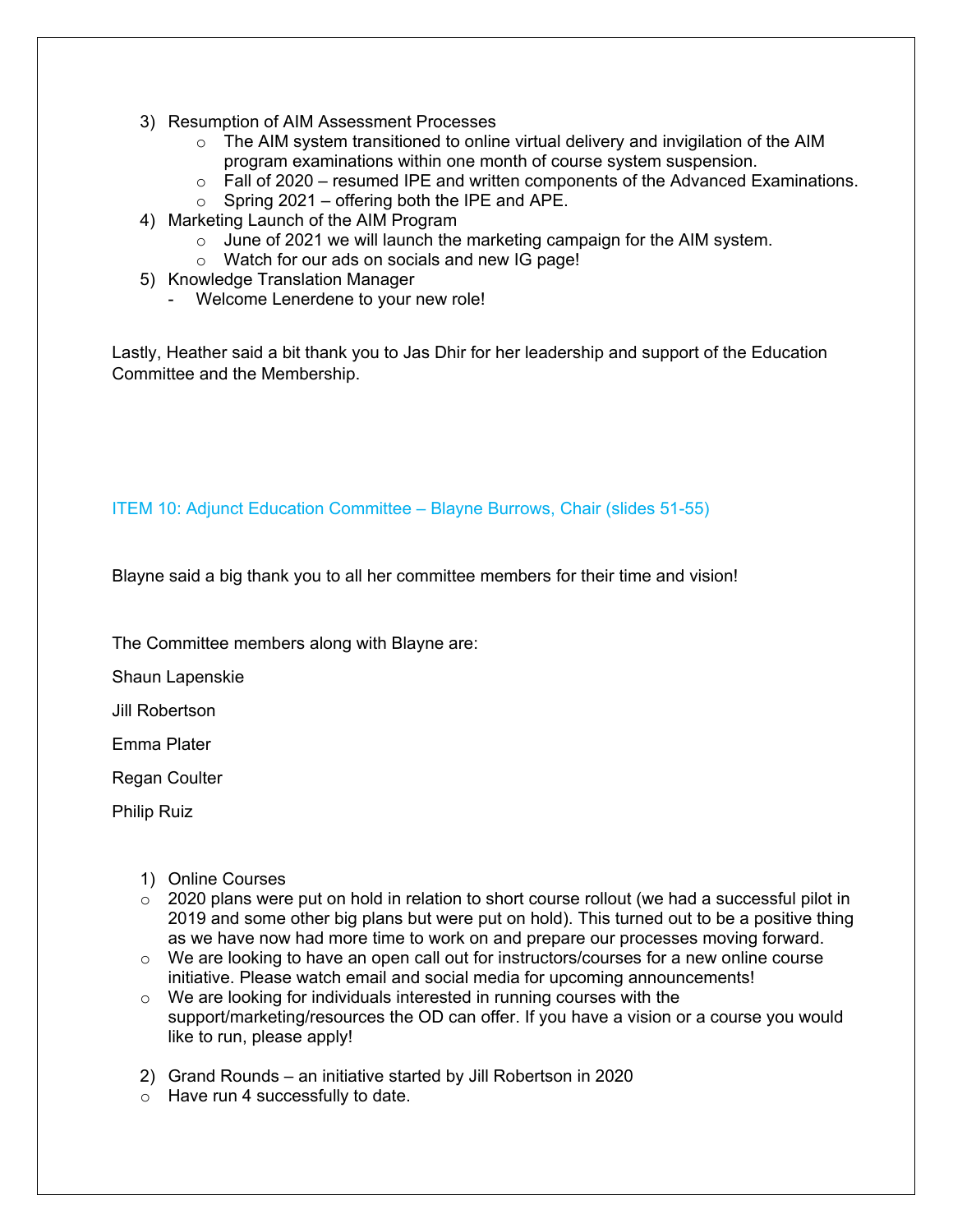- $\circ$  Would like to run future cases with new graduates and members. If you have a case that you would like reviewed, we encourage you to reach out to us! Mentorship on case development and presentation provided.
- 3) Upcoming Projects
	- $\circ$  CPA Division Collaborations we would like to run these in person so we are putting this on hold until we are able to resume interprovincial travel.
	- $\circ$  Forum Discussion Opportunities This came from feedback from a successful symposium, and we want to find new and innovative ways to engage our members (one of these ways is the exercise programming previously mentioned).

### ITEM 11: Update from Knowledge Translation Manager & Examination Advisory Committee – Lenerdene Levesque (slides 56-74)

- Lenerdene started her new role 3 months ago and has since been working very hard on some exciting new initiatives. The main focus for the past 3 months has been the following:
	- $\circ$  Knowledge Mobilization: My first initiative in this was the Evidence Express, and it will be distributed monthly, in both French and English. These Evidence Express (and other resources) can be found on the website under Member Only Resources.
	- $\circ$  Strategic Planning Process for the AIM Program: where do we want to see ourselves in the next 5 years? How can we use the challenges we have faced with COVID 19 to create opportunities for the growth of the program? Lenerdene will be leading the process which will include surveys, focus groups, brain storming sessions etc.
	- o Instructor Resources: updating and revising lower clinical manual and content in Theory/Resource. The Learning outcomes for level 2 and 3 upper and lower quadrants have been developed and aligned with IFOMPT standards document. An instructional skills workshop series is also being developed and planned to start in August.
	- $\circ$  Networking & establishing partnerships: we have been able to meet with both Canadian and International colleagues to establish some collaborative activities (ie joined social media committee for musculoskeletal physiotherapy with the objective of making research more accessible internationally).
	- $\circ$  Collaboration with KTM/NOD Initiatives: Working with Emma on Audio PowerPoints and technique videos for AIM education program.
	- $\circ$  Access to Research Evidence: trying to create database of free access journals and other reputable web-based resources for all NOD members. Also, working with Emma to create an infographic on formulating clinical questions and applying 5 steps of evidence informed practice to that.
- Some other initiatives coming up and underway include: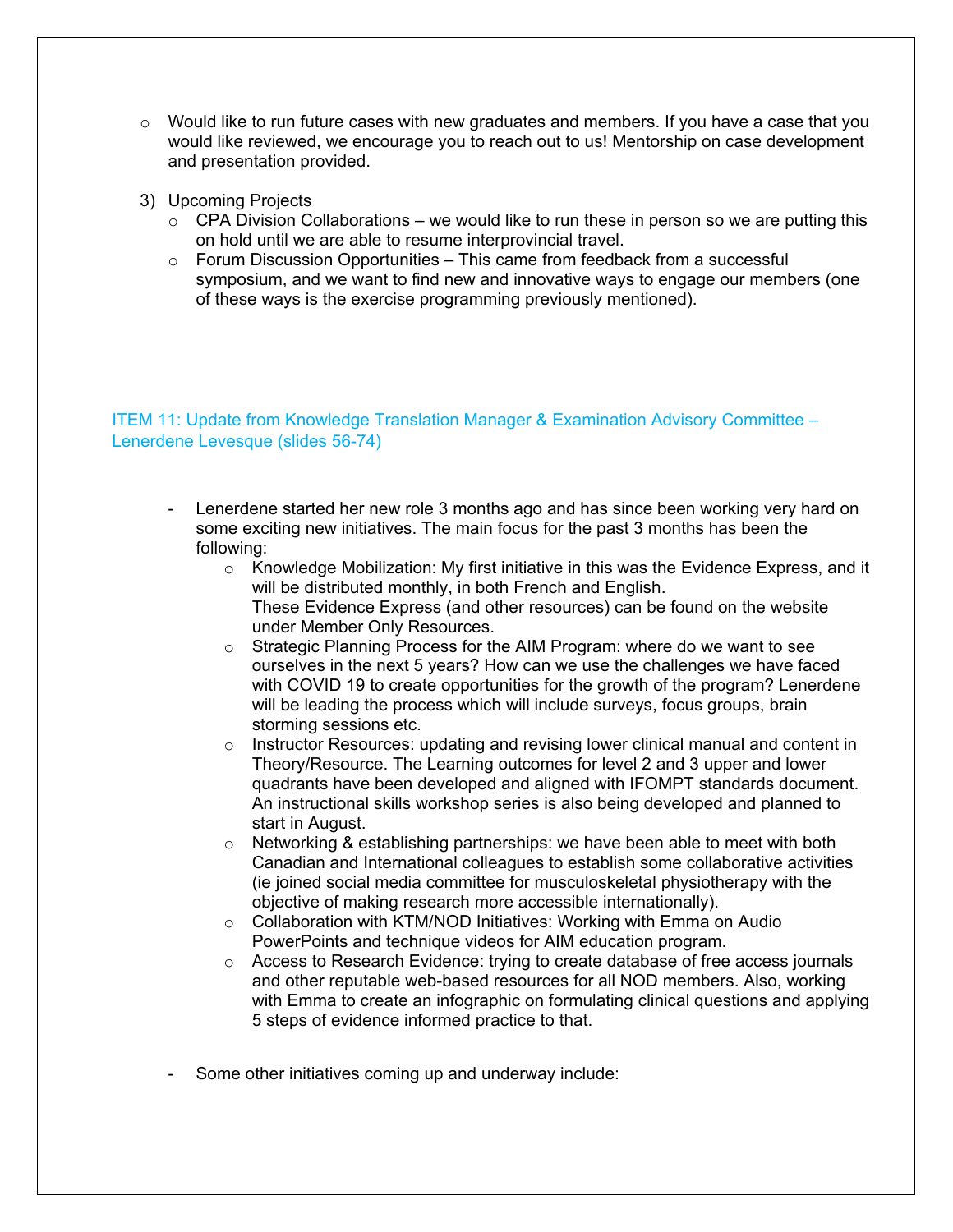- $\circ$  Awards & Bursaries Committee: this has been set up and will have its first meeting next week. This committee will be looking at the criteria and setting up rubrics for existing awards and reviewing suggestions for new awards.
- $\circ$  Social Media Presence: working with Lindsay to improve our presence.
- o Adjunct Education Committee: Planning to meet with them shortly!

Examination Advisory Committee Update

- This is a new name for the "Chiefs" Committee, and the members will now be known as Lead Examiners.
- Lenerdene took a moment to thank this group for their leadership and dedication to the examination process. The committee members are:
	- o Paolo Sanzo: Secretary, APE Rubric
	- o Jill Robertson: Case History
	- o Lorrie Maffey: APE/Examiners Corner
	- o Rolly Lavalee: IPE
	- o Scott Whitmore: MCQ, G Suite Administrator
- An update on Examination numbers for 2020 and early 2021 was provided (below)



We have listened to the candidates and coming this September, the advanced exam will be held online via Exam Soft. There will be a few format changes (ie there will be no tables in online format). Jill Robertson has updated the booklets to reflect the online format, and those along with the guidelines can be found online under the Level 4 & 5 courses page.

There will also be a short mock Exam so candidates can practice using the software in August.

- We are recruiting Examiners! If you are a credentialed level 3 upper and lower instructor, please consider joining our team.
- Some other initiatives this committee are involved with are:
	- o Developing 100 new Multiple-Choice Questions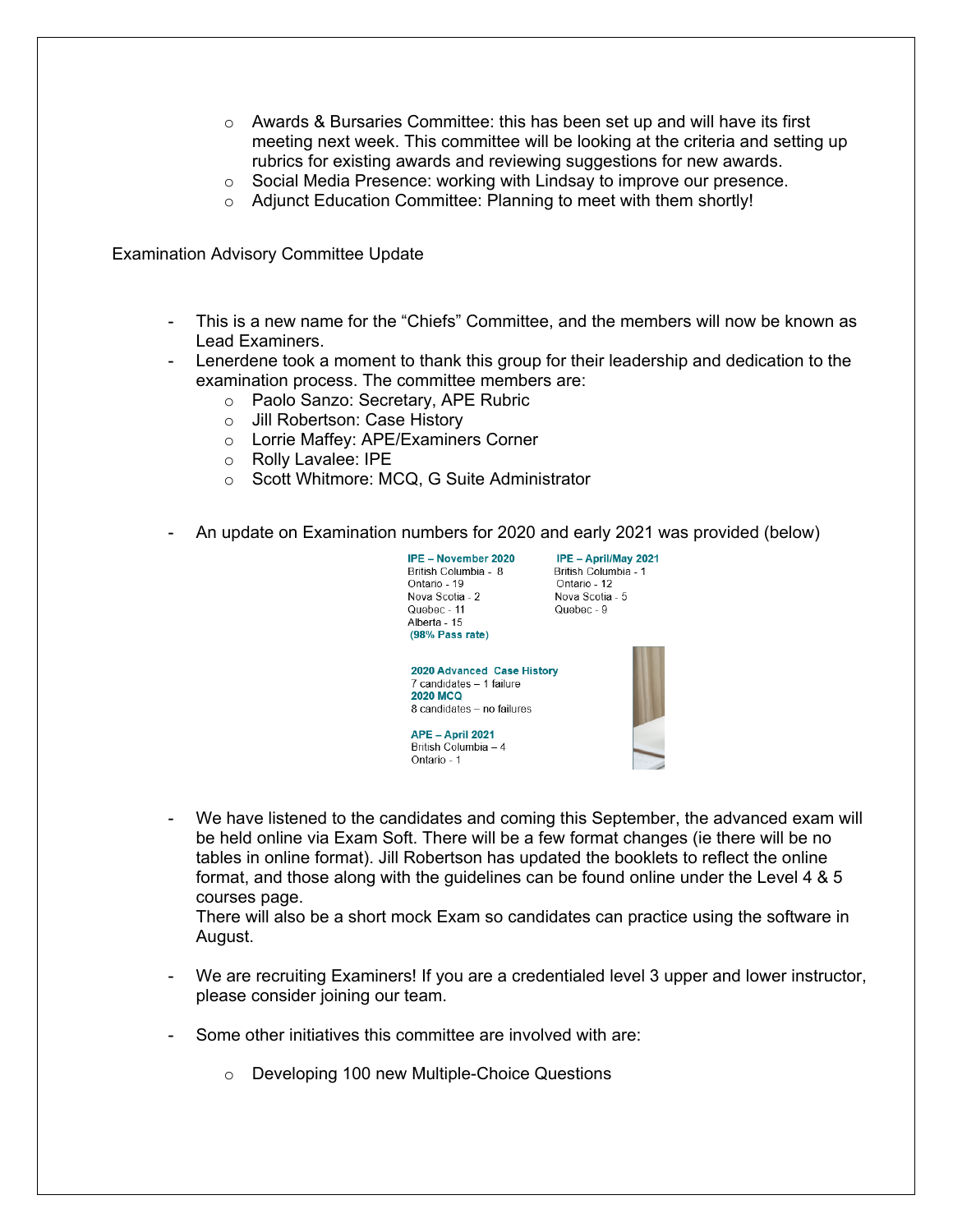- $\circ$  Task force has been set up to review the categorization of the current MCQ bank (will be led by Scott Whitmore & Euson Young).
- o AIM Strategic Planning
- o Reviewing the Practical Examinations with updates to curriculum and manuals.
- $\circ$  Updated our procedures manual and included all portfolios of the lead examiners, their job descriptions and their Terms of Reference (ie a lead examiner can have 2 x 5 year terms).
- Congratulations to Scott Whitmore who is the new Chair Elect for the Examination Advisory Committee!!

### ITEM 12: Chair Elect Remarks– Roxy Azoory (slides 75-91)

- Roxy began her presentation by having everyone raise their glass to have a cheer to Jas as a Thank you for all she has done for the Division! Thank you for your work, your leadership, your guidance and your mentorship as Roxy moves into this position.
	- Roxy then provided a brief history of herself (below):

#### **Roxanne Azoory FCAMPT, FACP**

- 2020-2021 Chair Flect NOD
- · 2019-2020 Junior Resource Chair NOD
- 2015-2018 National Chair, Musculoskeletal Physiotherapy Australia
- 2009-2015 State Chair, New South Wales (section chair)
- 2018 IFOMPT 2022 Organizing Committee
- 2015 Spinal Curriculum Project Manager
- 2013-2015 Musculoskeletal Clinical Specialization, Australia
- 2008 MHSc University of Sydney
- 2001 BScPT University of Toronto
- She is looking forward to bringing her experience from 2 robust and strong systems (Australia and Canada) to help strengthen the NOD.

The 2021-2025 Strategic Plan:

- 1) The Journey: creating a strategic plan is no small task. Some of the process included a member survey, interviews, SWOT analysis, external consultant analysis and a strategic planning committee to help identify priorities and visions.
- 2) Our Values: Community, Member-Centered, Excellence, Sustainability, Integrity, Equity, Diversion & Inclusion. Most Importantly – Community: We grow and nurture a community of leaders by creating a culture of collaboration, mentorship, knowledge-sharing and valuing professional growth.
- 3) Our Vision: A community inspiring excellence in musculoskeletal physiotherapy.
- 4) Our Mission: We are committed to excellence in musculoskeletal physiotherapy to improve health outcomes. We achieve this by offering evidence-informed courses and internationally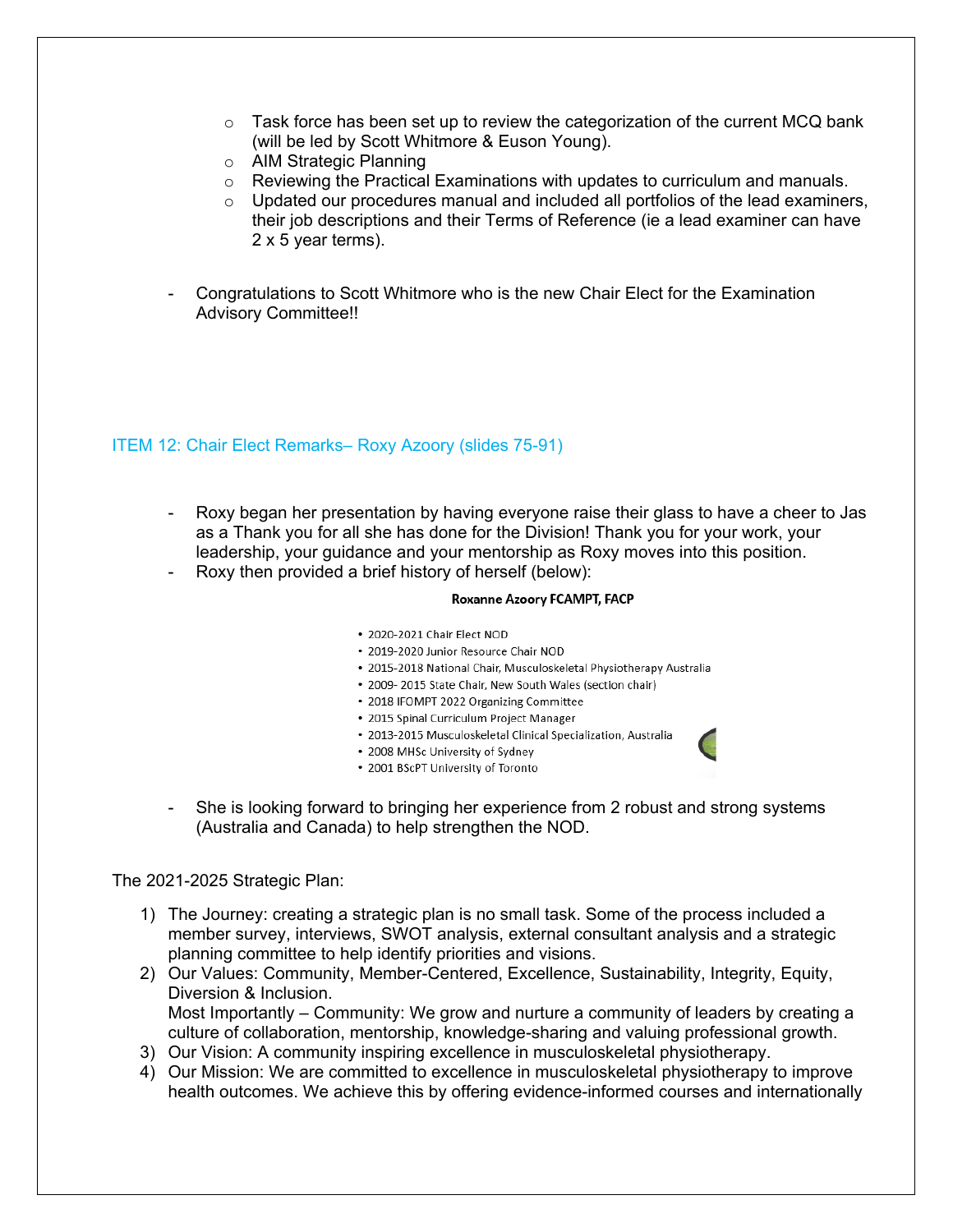accredited education, access to best practice resources and, opportunities to network with and learn from peers and experts.

- 5) Our 4 Main Priority Areas are:
	- $\circ$  Education & Resources After all of our pivoting with the pandemic we had a great opportunity to adjust and now we can think about what education will look like in the future (advantages of being online include reaching more remote areas, etc.).
	- $\circ$  Marketing & Community Engagement our community needs to see all the great work being done in this Division! We want more people engaged so that we can grow.
	- $\circ$  Collaboration & Partnerships this is an area to grow to achieve our revenue goals (university partnerships, CAMPT, IFOMPT etc.).
	- o Operational Excellence & Financial Sustainability

Roxy extended a heartfelt thank you to everyone for their dedication and commitment both to your profession and to growing this Division.

### ITEM 13: Update from CPA– Viivi Riis, President

- Viivi thanked Jas for her leadership and for welcoming her to the Orthopaedic Division's Annual meeting and allowing her a chance to speak.
- Viivi praised the Division for being a leader in Orthopaedic physiotherapy with a history of excellence. CPA has thrived despite the pandemic because of hard working professionals like yourselves.
- Viivi reminded everyone that CPA has a 5-year strategic plan which began in 2018, and will need to start working on that soon, so you will be hearing from them to be a part of that process.
- Viivi introduced Amanda De Chastelain who will be stepping into the President role after the June AGM. She is very committed to the value that Divisions bring to CPA and we know she will be a big supporter of the Divisions going forward.
- Lastly, Viivi reminded everyone about the CPA's upcoming AGM virtually on June  $26<sup>th</sup>$  at 12pm EST. Please join us!

ITEM 14: Other Business (slides 93-105)

Nominations/Appointments: Executive Positions

Jas reported there were 4 positions up for nomination this year:

• Special Projects Officer – Tanya Tsui-Lorusso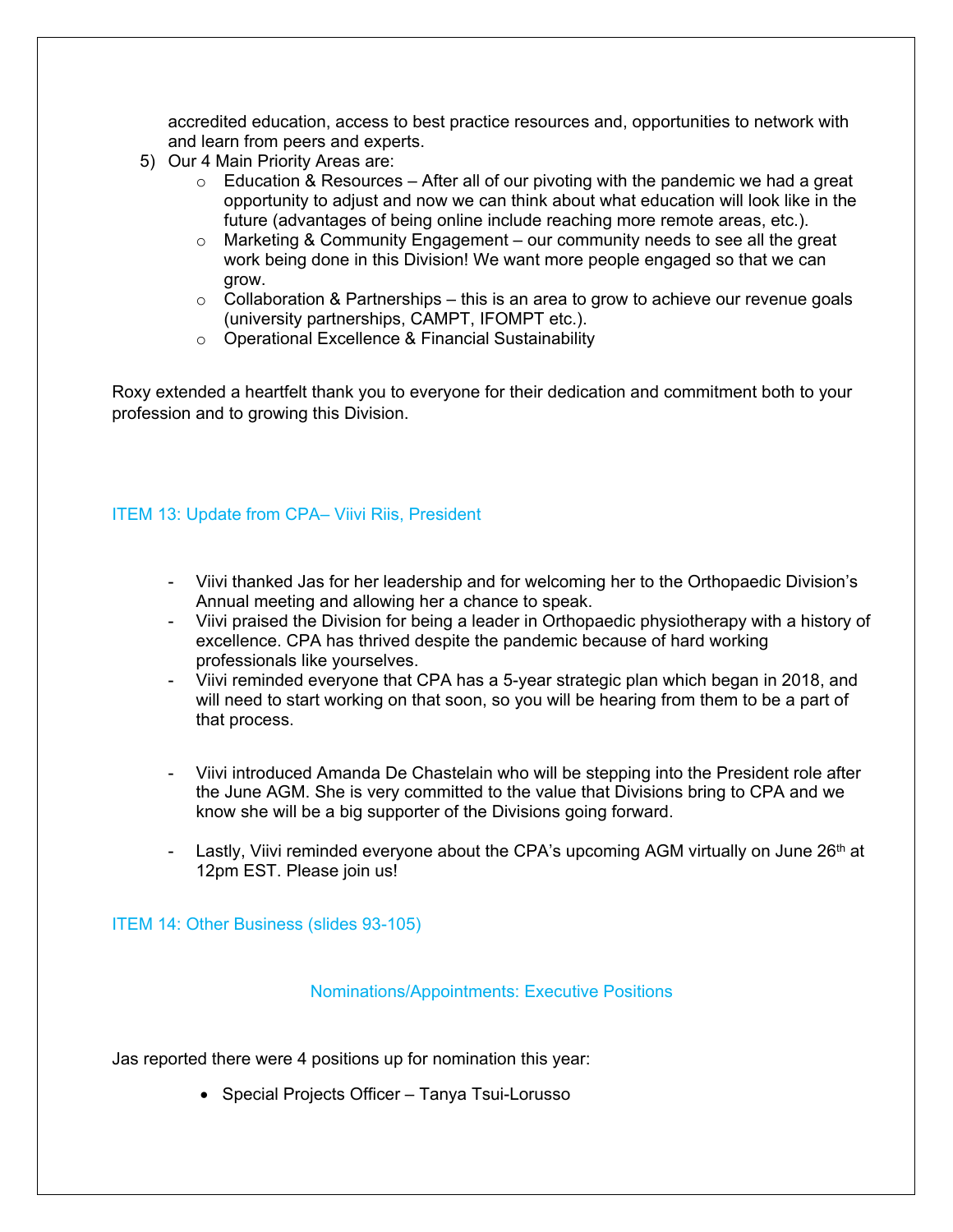- Knowledge Translation Representative Emma Plater
- Jr. Resource Chair Meghan Curle
- Treasurer Mujeeb Duranai

By Acclamation Jas introduced the new Treasurer Mujeeb Duranai, Tanya Tsui-Lorusso continuing her role as the Special Projects Officer, Emma Plater continuing her role as Knowledge Translation Representative.

By majority vote, Jas introduced the new Junior Resource Chair Meghan Curle.

#### **OUTGOING**

- **Executive Committee:**
- Steve Moerman
- **Education Committee:**
- Hilary Reese

#### **TRANSITIONING**

- Roxanne Azoory (Incoming Chair)
- Craig Dixon (Sr. Resource Chair)
- Scott Whitmore (Chair-Elect EAC)
- Jasdeep Dhir (Past Chair)
- Mathew Pulickal (Past Treasurer)

# Jas introduced the new Executive for 2021/2022:

- Past Chair
- Chair
- Finance Chair
- Communications Chair
- Special Projects Officer
- Senior Resource Chair
- Junior Resource Chair
- KT Rep
- Stakeholder Liaison
- Past Treasurer
- Jasdeep Dhir
- Roxanne Azoory
- Mujeeb Duranai
- Lindsay Scott
- Tanya Tsui-Lorusso
- Craig Dixon
- Meghan Curle
- Emma Plater
- · Jasmine Pollice
- Mathew Pulickal

Lyn Chapman Mentorship Award Recipients

• Mujeeb Duranai-Treasurer, NOD

**WELCOMING** 

- 
- Meghan Curle Junior Resource Chair, NOD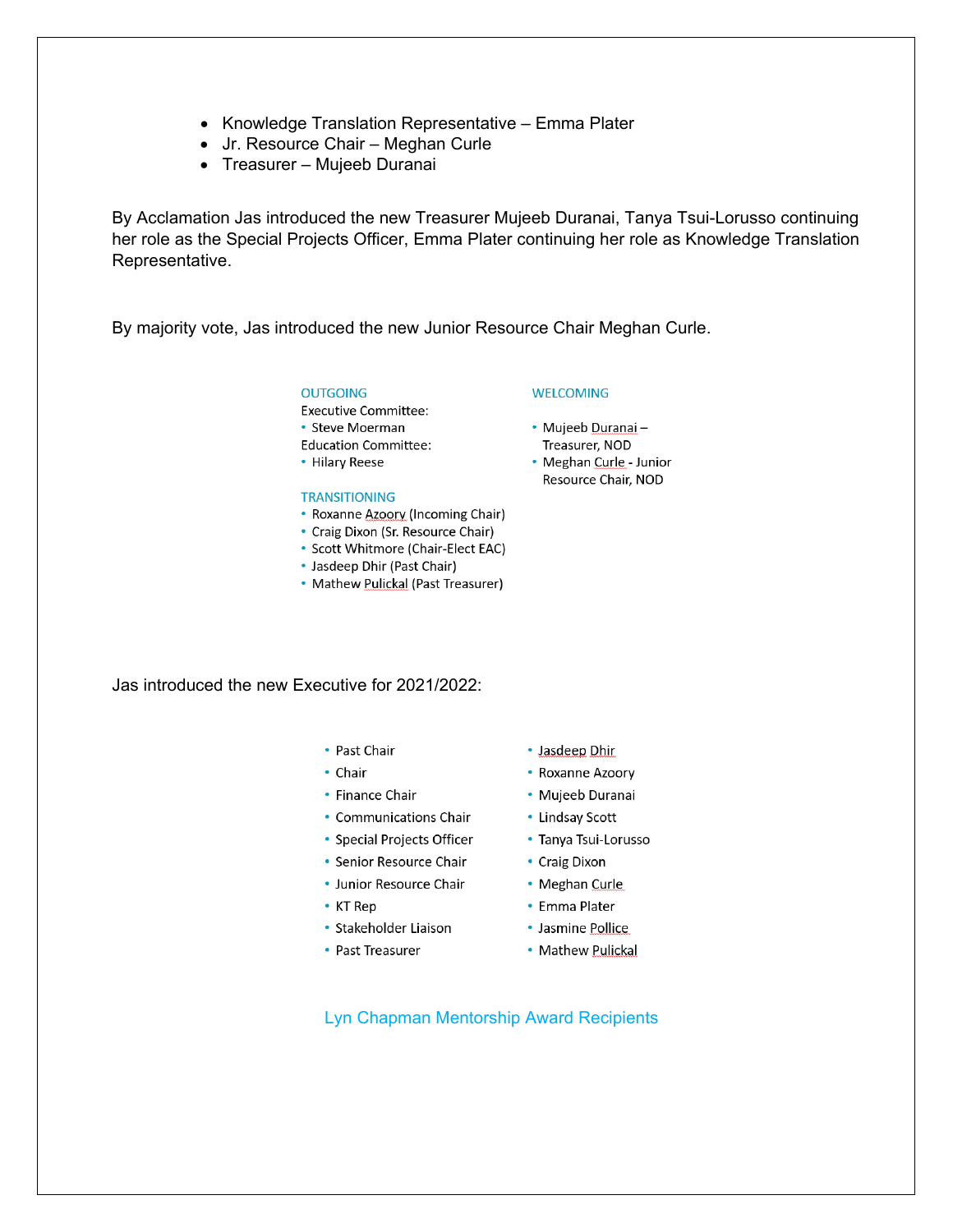Jas introduced the Lyn Chapman award and went through the history of what this award means. She then introduced all 6 of the 2021 recipients and read a short paragraph about each of them, which had been submitted by their nominators.

Congratulations to the 2021 Lyn Chapman Mentorship Award Winners:

Jayme Zurek

Sabrina Morelli

Rob Holmes

Allison Gaudet

Darcy Doyle:

Alison Beaton

### ITEM 15: Adjournment

The NOD 2021 Annual Meeting was officially called to a close at 9:15p.m.

# **PROCÈS-VERBAL DE L'ASSEMBLÉE DES MEMBRES DIVISION D'ORTHOPÉDIE**

**Date : 2 juin 2021**

**Heure : 19 h, HAE Lieu : rencontre virtuelle par Zoom**

### POINT 1 : MOT DE BIENVENUE/OUVERTURE

Jas Dhir, présidente de la division d'orthopédie a souhaité la bienvenue à tous les membres lors de la rencontre, les a remerciés de prendre le temps de participer à notre Assemblée générale annuelle (AGA) des membres et a lu une reconnaissance territoriale avant de commencer la rencontre.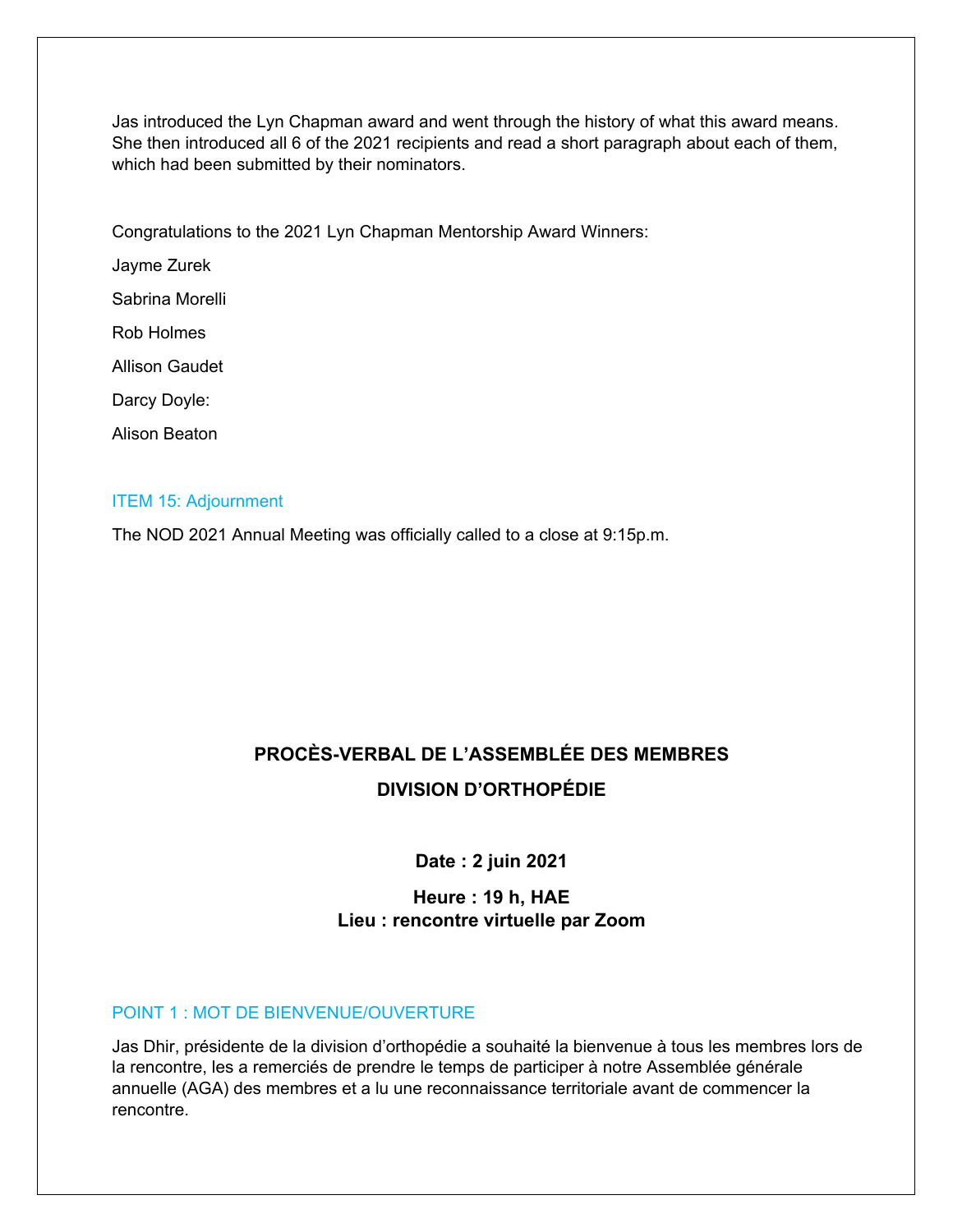Jas Dhir a aussi présenté l'exécutif et les invités spéciaux :

Roxanne Azoory – présidente élue

Mat Pulickal – président des finances

Steve Moerman – président principal des ressources

Craig Dixon – président des ressources junior

Emma Plater – représentante du comité d'application des connaissances

Jasmine Pollice – présidente représentante des étudiants

Lindsay Scott – présidente des communications Tanya Tsui-Lorusso – gestionnaire des projets spéciaux Jennifer MacMillan – gestionnaire administrative principale

Colleen Dorion – gestionnaire de l'exploitation

Heather Gillis – présidente, comité de la formation

Blayne Burrows – présidente, comité de la formation complémentaire

Lenerdene Levesque – gestionnaire de l'application des connaissances et comité consultatif d'examen

JP Cody-Cox, directeur général de l'ACP Elisa Beselt, gestionnaire en chef de l'apprentissage de l'ACP

Viivi Riis, présidente de l'ACP

Un examen des procédures a été fait pour savoir à quel endroit publier les questions et les commentaires généraux. Un rappel aux non-membres a aussi fait comme quoi ils n'ont pas le droit de voter. Nous leur avons dit que nous sommes heureux qu'ils participent et les remercions pour leur intérêt envers la division d'orthopédie.

Une copie de la présentation (Final AMM PPT 2021) sera disponible à des fins de référence.

La rencontre a été officiellement ouverte à 19 h 05.

### POINT 2 : Approbation du procès-verbal de l'Assemblée générale annuelle de 2020

Le comité d'approbation du procès-verbal de 2020 était composé d'Anita Gross et d'Andrea McAllister. Elles ont approuvé le procès-verbal de 2020 après la dernière AGA.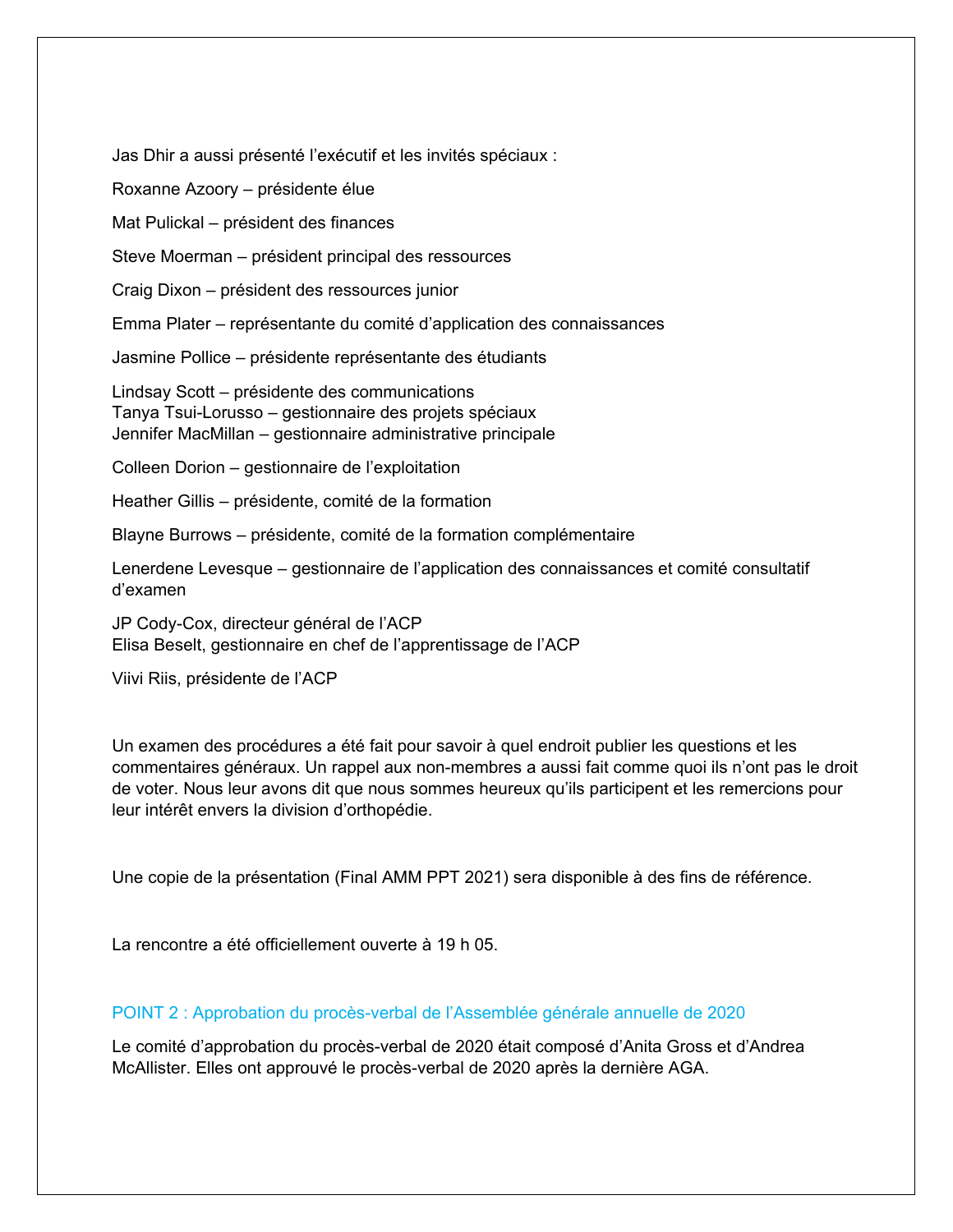Jas a demandé une motion pour l'adoption du procès-verbal tel qu'approuvé.

Jesse Awenus a proposé d'adopter le procès-verbal tel qu'approuvé. Andrea McAllister a appuyé la motion.

Pour  $-42$ Contre – 0

Abstentions – 3

Motion adoptée.

### POINT 3 : Nomination d'un comité d'approbation du procès-verbal

Jas a demandé deux volontaires pour agir à titre de comité d'approbation du procès-verbal de 2020.

- 3. Meagan Bennink
- 4. Anita Gross

### POINT 4 : Adoption de l'ordre du jour

Jas a demandé une motion pour approuver l'ordre du jour tel que distribué.

Melanie Roch a proposé d'approuver l'ordre du jour tel que distribué.

Jackie Sadi a appuyé la motion.

Pour  $-48$ 

Contre – 0

Abstentions – 1

Motion adoptée

### POINT 5 : Rapport de la présidence (diapositives 6 à 16)

4) Une mise à jour sur le nombre de membres a été faite :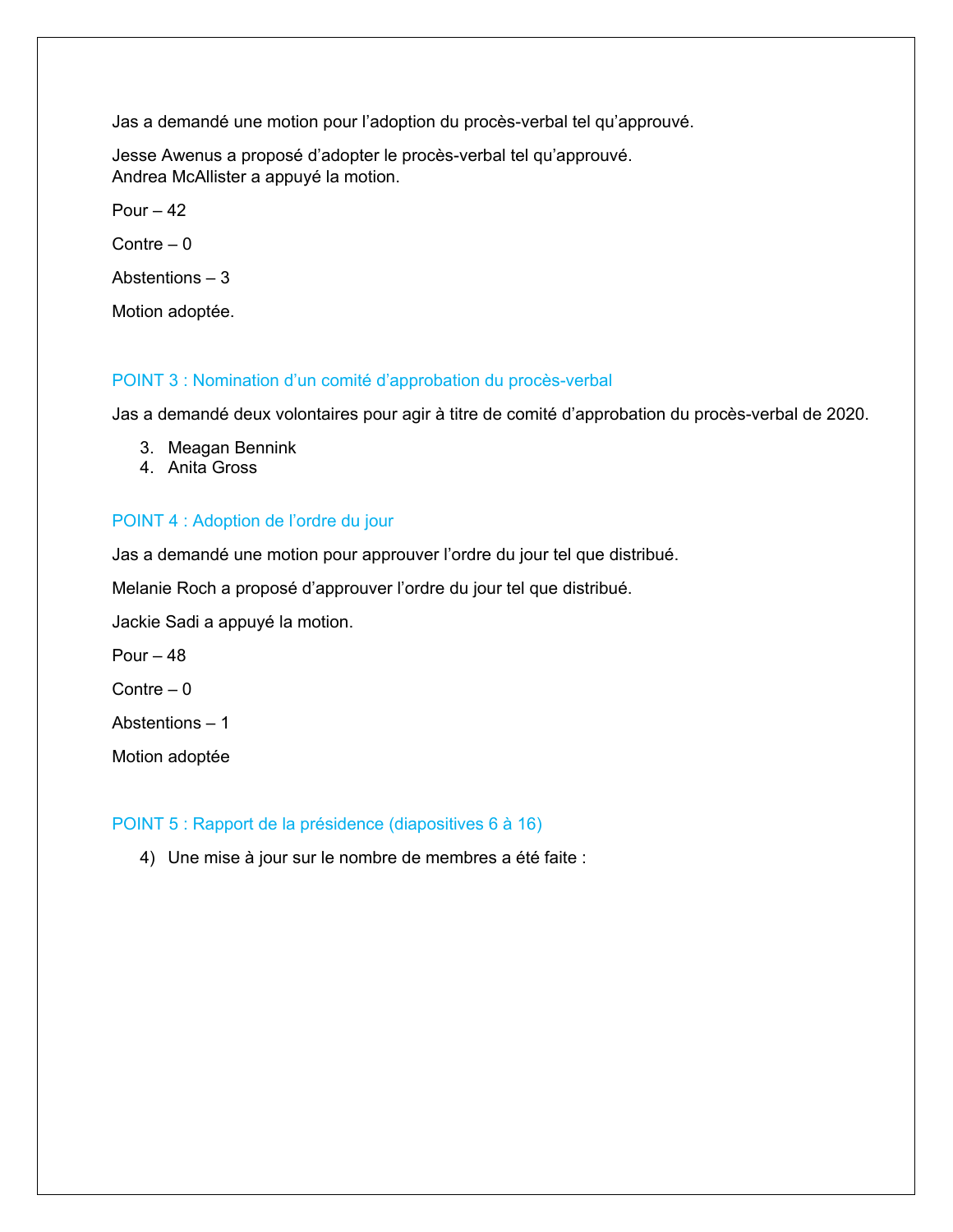# **MEMBERSHIP**

| <b>Row Labels</b>                         | <b>Count of Member Tier</b> |
|-------------------------------------------|-----------------------------|
| <b>Branch Representative</b>              | 22                          |
| <b>Bridging Student</b>                   | 61                          |
| <b>CPA Administrator</b>                  | 16                          |
| <b>Division/Assembly Representative</b>   | 18                          |
| <b>Entry-level Student</b>                | 1061                        |
| <b>Grad Student</b>                       | 18                          |
| <b>Life Member</b>                        | 3                           |
| New Grad                                  | 111                         |
| <b>Non-Practising</b>                     | 32                          |
| <b>Outside Canada</b>                     | 14                          |
| <b>Physiotherapy Technologist Student</b> | 118                         |
| <b>Practising A</b>                       | 3195                        |
| <b>Practising B</b>                       | 171                         |
| <b>PTA</b>                                | 1                           |
| <b>PTA Student</b>                        | 171                         |
| <b>Retired</b>                            | 10                          |
| (blank)                                   |                             |
| <b>Grand Total</b>                        | 5022                        |

- Nous avons actuellement 5 022 membres au total.
- Nous avons cru que le nombre de membres allait chuter cette année en raison de la COVID-19, mais il est plutôt resté stable.
- 5) Puisque notre plan stratégique prend fin en 2021, Jas nous a rappelé notre mission et notre vision, de même que nos trois piliers, soit la formation, le réseautage et les ressources. Ces piliers ont été à la base de toutes nos initiatives. Jas nous a aussi rappelé nos priorités stratégiques selon ce plan 1) Formation, réseautage et ressources 2) Marketing, communication et participation des membres 3) développement organisationnel et viabilité financière
- 6) Parcours de la division d'orthopédie en 2020-2021 :
	- d) Jeter les bases qu'est-ce que nous avons fait de nouveau et d'innovateur?
		- Formation en ligne et examens : En raison de la COVID, nous avons tous dû faire preuve de créativité et d'innovation et avons dû essayer de nouvelles choses. Nous avons donc vraiment exploré l'apprentissage en ligne et nous voulons dire un grand merci au comité de la formation, au comité consultatif d'examen et au groupe de formateurs et d'examinateurs pour leur travail et leur innovation.
		- Marketing (site Web et AIM) : Nous avons hâte de lancer nos stratégies de marketing prévues pour 2020, qui ont été interrompues par la COVID.
		- Symposium virtuel : Tanya parlera du grand succès que le symposium a remporté!
		- Planification stratégique 2021-2025 : cette division a tellement de visions et nous continuons à élaborer des priorités uniques pour l'aider à prospérer et à grandir.
		- Collaborations entre divisions : Il y a plusieurs nouvelles occasions. Une récente occasion de collaboration s'est faite avec la santé mondiale, la santé des femmes et les PANDC. Elle visait à amplifier la voix des femmes dans la physiothérapie et à promouvoir l'équité, la diversité et l'inclusion.
		- Adhésion : Nous essayons encore de développer cet aspect. Les membres ont tellement de possibilités d'apprendre des ressources, de la formation et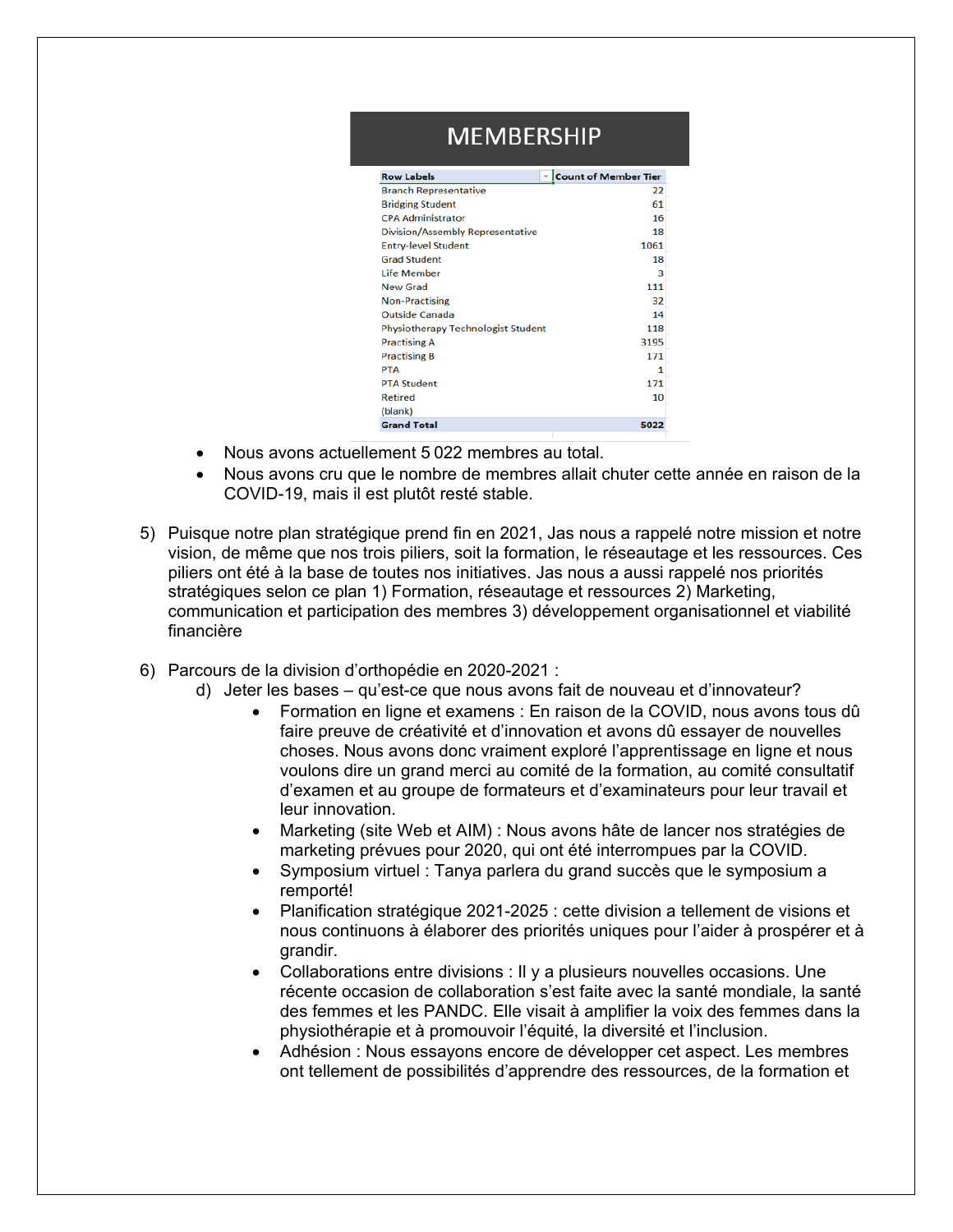d'occasions de réseautage qui sont offertes par la division et nous cherchons à continuer à développer cette communauté.

Comment allons-nous nous y prendre? Nous devons démontrer la valeur de l'adhésion :

- o JOSPT
- o Offre de ressources gratuites (*La littérature en un clic* de la RCDO)
- o Tarifs préférentiels pour les cours
- o Rabais sur les activités de réseautage et sur le symposium
- o Prix et bourses
- o Travail avec l'ACP pour promouvoir au-delà de nos membres
- o Campagne sur les réseaux sociaux
- o Nous allons examiner les avantages pour les membres de la division et le coût de l'adhésion.
- e) Entretenir Quelles initiatives actuelles continuons-nous à entretenir?
	- AIM Formation/Examens : Tellement de travail a été fait dans le renouvellement des ressources et du programme *La littérature en un clic* de la RCDO.
	- Collaboration avec l'ACP : COVID/EDI/ECP
	- Collaborations de la division
	- Pourvoir le poste de gestionnaire de l'application des connaissances Programme AIM
	- Travail sur la gouvernance/les politiques
	- Structure organisationnelle
	- Travail visant à améliorer les relations avec tous les comités et les groupes d'intervenants
	- Collaborations avec les intervenants externes
- f) Grandir voici certains aspects où nous avons grandi :
	- Ressources en ligne/Ressources en matière de formation et plateformes
	- Accès à la formation/aux examens
	- RCDO
	- Webinaires
	- Collaborations avec l'ACP
	- Participation sur les réseaux sociaux
	- Gouvernance/Politiques : maintenant saines et transparentes
	- Soutien opérationnel
	- Occasions de réseautage virtuel.

Jas a remercié tout le monde pour leur participation au sein de la division au cours de la dernière année. C'est une grande fierté de constater ce que la division a accompli.

#### POINT 6 : Finances de la division d'orthopédie – Mathew Pulickal (diapositive 17)

- 3) Budget
	- Cela a pris quelques années pour uniformiser nos modèles, ils sont donc maintenant identiques à ceux de l'ACP. Nous parlons maintenant tous le même langage financier (Sections/DNO/ACP).
	- Les membres demandent de voir le budget complet de la division d'orthopédie et je l'ai réduit par titre (voir ci-dessous). Nous pouvons voir les colonnes pour le budget de 2020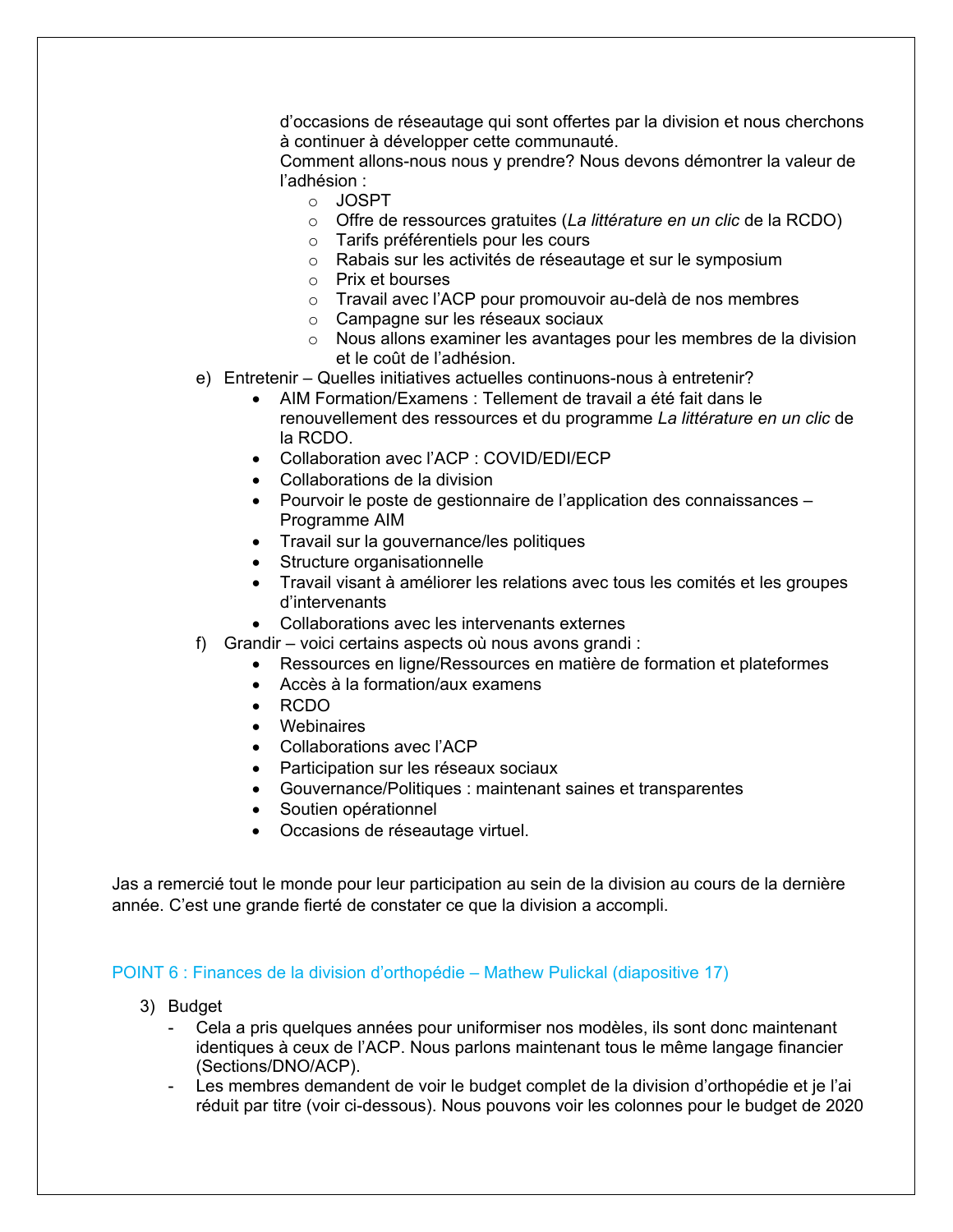et de 2021 de la division d'orthopédie et la colonne du milieu montre combien de plus ou de moins nous avons dépensé dans chaque catégorie. Il y a eu une augmentation de 30 % dans les dépenses pour un total de 1 044 788,33 \$.

- Rappelons que ces résultats sont faussés en raison de la COVID, c'est-à-dire qu'il n'y a pas réellement eu de frais de déplacement en 2020, mais qu'il peut y en avoir en 2021, ce qui expliquerait le gros bond apparent dans les dépenses.
- Il est important de noter qu'il y a quelques années, on nous a demandé de dépenser de l'argent (nous sommes une organisation à but non lucratif et normalement, nous ne devrions pas avoir d'économies). Or, nous avons augmenté nos dépenses et nos coûts fixes, mais nous allons avoir des problèmes dans les deux prochaines années si nous ne réduisons pas nos dépenses. Nous devons donc soit augmenter nos revenus ou réduire nos coûts.
- Si vous désirez avoir plus de détails, contactez Mat. Il vous les fera parvenir avec plaisir.

| Budget OPD 2021                             | <b>NOD 2020</b> | % change | <b>NOD 2021</b> |
|---------------------------------------------|-----------------|----------|-----------------|
|                                             |                 |          |                 |
| <b>REVENUE</b>                              | 541,813.00      | 30.88    | 709,104.00      |
|                                             |                 |          |                 |
| <b>NATIONAL OPERATING EXPENSES</b>          | 327.652.00      | 8.03     | 353.963.00      |
| <b>NATIONAL TRAVEL</b>                      | 3,849.00        | 1,200.34 | 50,050.00       |
| NATIONAL EXPENSES EVENTS SYMP/CONGRESS      |                 |          | 95.949.00       |
| <b>ADVANCED EXAMINATIONS</b>                | 15,520.00       | 351.03   | 70,000.00       |
| <b>INTERMEDIATE EXAMINATIONS</b>            | 79.627.00       | $-18.69$ | 64.742.00       |
| <b>MCQ EXAMINATIONS</b>                     | 65,337.00       | $-35.83$ | 41,930.00       |
| <b>EDUCATION COMMITTEE OPERATIONS</b>       | 257.686.00      | $-25.77$ | 191.280.00      |
| <b>EDUCATION TRAVEL EXPENSES</b>            | 6,049.00        | 574.49   | 40,800.00       |
| <b>CHIEF EXAMINER EXPENSES</b>              | 29,304.00       | 48.36    | 43,474.00       |
| <b>ADJUNCT SHORT COURSES EXPENSES</b>       | 20,100.00       | 153.73   | 51,000.00       |
| <b>EXAMINATION Consultation and Writing</b> |                 |          | 41.600.00       |
|                                             | 812,423.00      | 28.60    | 1,044,788.33    |
|                                             | $-270.609.00$   | $-24.05$ | $-335,684.33$   |
|                                             |                 |          |                 |

#### 4) Sections

- Mat a pris les finances de toutes les sections et les a combinées dans un budget sommaire (voir ci-dessous).
- Ceci comprend le budget de 2020, les dépenses et les revenus pour 2020 et 2021.
- À partir de maintenant, il y aura probablement deux budgets qui seront présentés : celui de la division d'orthopédie et celui des sections.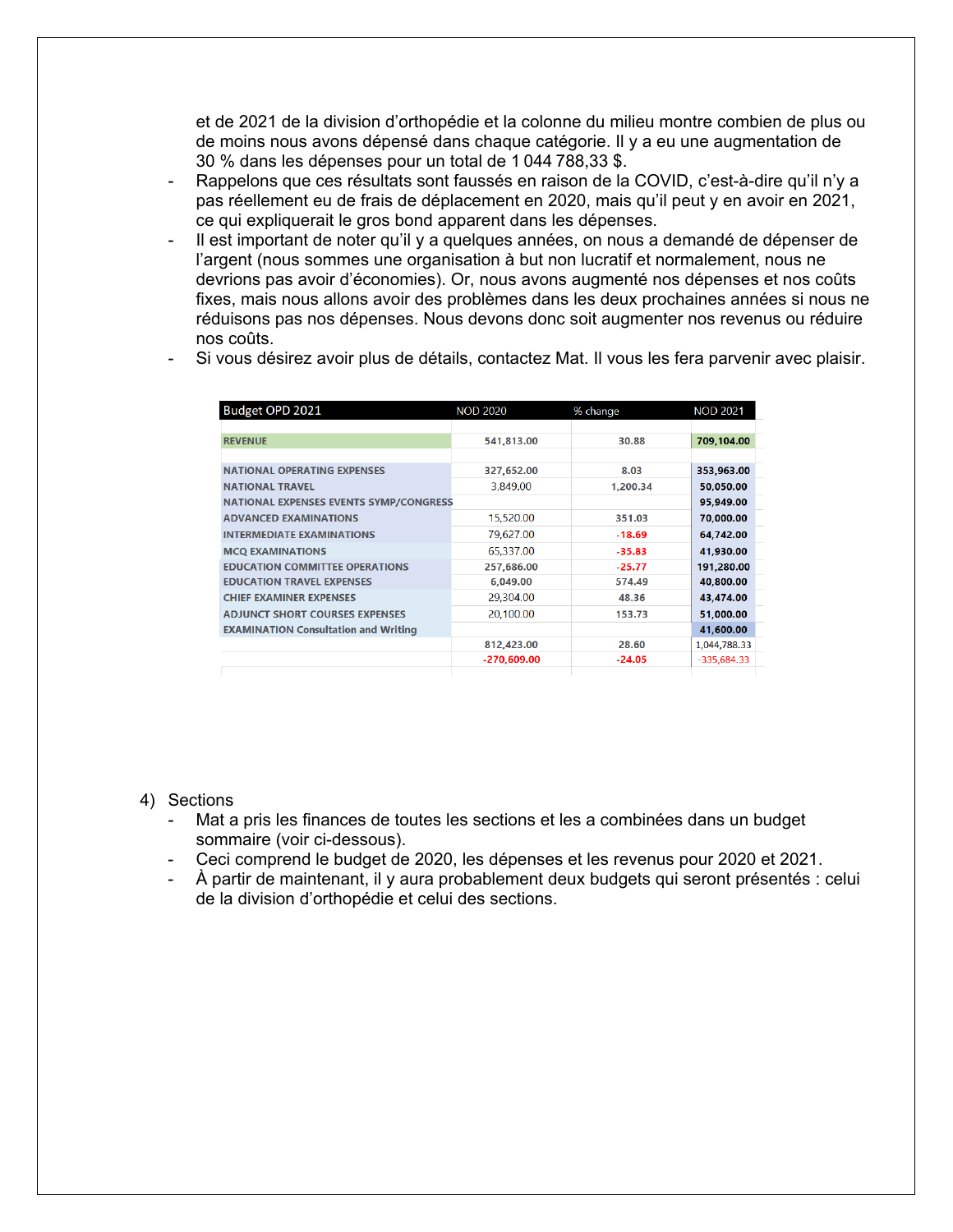| <b>Section Summary Budget</b> |                  |               |                           |
|-------------------------------|------------------|---------------|---------------------------|
|                               |                  |               |                           |
| Revenue                       |                  |               |                           |
| Year                          |                  | 2020 % change | 2021                      |
|                               | ############     |               | $(17.86)$ \$909,669.00    |
|                               |                  |               |                           |
| <b>Expenses</b>               |                  |               |                           |
|                               | ,,,,,,,,,,,,,,,, | (15.69)       | ########                  |
|                               |                  |               |                           |
| Net Income                    | (592, 220.52)    |               | $(10.38)$ $($101,793.15)$ |
|                               |                  |               |                           |

- Pour conclure, nous avons maintenant centralisé tous les comptes de banque au sein de la Banque Royale du Canada (RBC) et nous sommes en train de transférer vers la CIBC avec la permission de l'ACP. Cette centralisation a été faite pour assurer la transparence, mais chaque section aura encore le plein contrôle sur ses comptes.

### POINT 7 : Rapport du comité sur les ressources – Steve Moerman/Craig Dixon (diapositives 18 à 23)

- Mise à jour de la revue clinique de la division (RCDO) :
	- $\circ$  En 2020 et en 2021, il y a eu une grande interaction avec le site Web. Nous fonctionnons sur une base bimensuelle et nous essayons d'aborder une vaste gamme de sujets (p. ex. compétences de haut niveau, compétences générales et compétences techniques).
	- $\circ$  Nous avons interagi davantage avec les membres pour savoir quels sujets il serait utile d'aborder et ce que nous pouvons offrir de plus afin d'offrir la meilleure information possible.
	- o Nous sommes satisfaits de l'engagement que nous avons eu avec les publications sur les réseaux sociaux et le site Web. Les combiner avec les webinaires traitant du même sujet fait partie d'une stratégie visant à nous assurer que les membres aient le plus d'information possible sur ces sujets.
	- o Une liste complète des éditions à venir a été présentée (voir ci-dessous) :

#### Upcoming in 2021

- · June: Pelvic Girdle Pain
- Aug: Mechanisms of MT
- Sept: Achilles Tendinopathy
- Oct: Neuromobilization
- Dec: ACL Rehab

- Webinaires :
	- o Nous avons organisé huit webinaires depuis la dernière rencontre (un nombre plus élevé que prévu; une formule qui a bien fonctionné en raison de la COVID).
	- o Nous avons aussi élargi nos activités pour apprendre de diverses professions (p. ex. FAI, infolettre de l'IFOMPT, traiter la COVID à long terme, etc.).
	- o Nous avons eu environ 500 inscriptions et parfois plus de 700; nous avons habituellement un peu plus de 50 % de participation.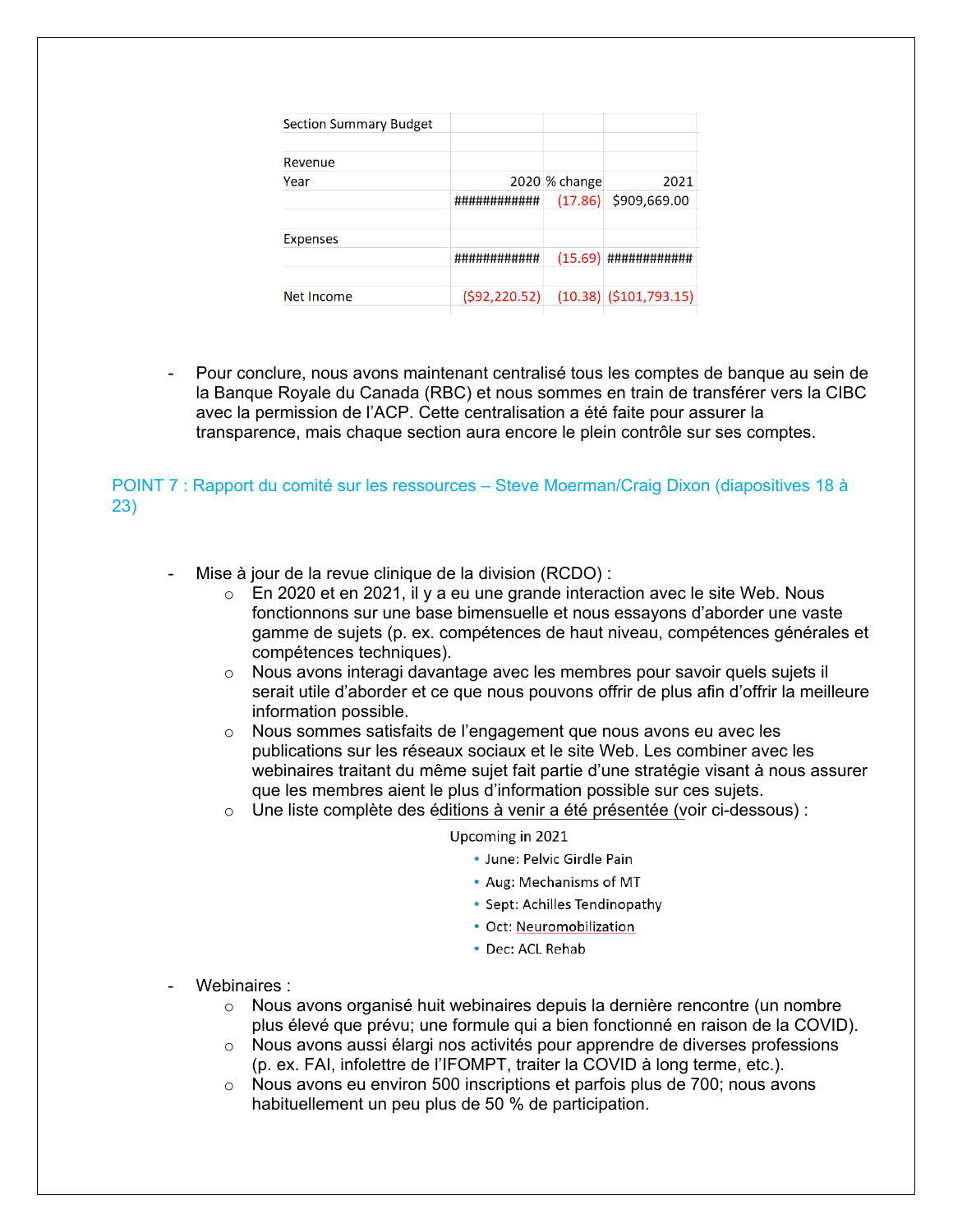- $\circ$  Ces activités ont rapporté environ 3 000 \$ en revenus (tirés des inscriptions et des visionnements après la tenue de l'activité), ce qui couvre les honoraires. Ces activités sont financièrement viables et sont offertes gratuitement aux membres de la division d'orthopédie.
- o Voici les webinaires à venir : août – Chad Cook – Huit choses essentielles que les physiothérapeutes doivent savoir pour traiter les troubles musculosquelettiques. septembre – Benjamin Boyd (NOI Group) – Notions saines de la douleur pour un mode de vie physiquement actif

### POINT 8 : Rapport des communications – Lindsay Scott (diapositives 24 à 26)

- Notre mission était d'augmenter l'engagement entre les membres et les membres potentiels.
- Nous avons soutenu d'autres membres du comité en faisant la publicité des offres pour les membres.
- En moyenne, nous avons fait chaque semaine 2,5 publications sur les réseaux sociaux (plus précisément sur Instagram et à l'occasion sur Facebook et Twitter) et avons vu une augmentation de 30 % dans l'engagement au cours de la dernière année.
- Nous avons élargi les offres pour inclure 1) la diversité et l'inclusion 2) l'engagement à agir et 3) la prise de position en faveur de l'équité au sein de la profession et au-delà. Nous nous sommes engagés à faire deux offres par année pour continuer à avoir ces conversations importantes.
- Notre objectif est de 1) renforcer l'engagement avec la communauté francophone, les étudiants et les nouveaux diplômés notamment et 2) simplifier le processus de communication (c.-à-d. lignes directrices en matière de pratiques exemplaires pour la soumission d'idées afin que nous puissions continuer à communiquer de la manière la plus efficace possible).

### POINT 9 : Rapport de la présidente des projets spéciaux – Tanya Tsui-Lorusso (diapositives 27 à 32)

- Résumé du Symposium 2021 :
	- $\circ$  294 inscriptions (nombre probablement plus élevé puisque nous avons rouvert les inscriptions pour que les gens puissent avoir accès aux enregistrements des présentations).
	- o La plateforme a remporté un grand succès. C'est Bond, notre firme de planification d'événements, qui nous l'avait recommandée et nous avons reçu des commentaires très positifs.
	- o Grâce à sa formule virtuelle, nous avons pu ouvrir cet événement à l'international.
	- o Pour la première fois, nous avons pu offrir à nos membres un événement véritablement bilingue au moyen de la traduction en direct pendant tout l'événement.
	- $\circ$  Un DJ était présent à la cérémonie du gala et de remise des prix et les gens ont pu porter un toast et s'amuser!
	- $\circ$  Nous avons réalisé un bénéfice net d'environ 20 000 \$ que nous allons pouvoir partager avec la CAMPT.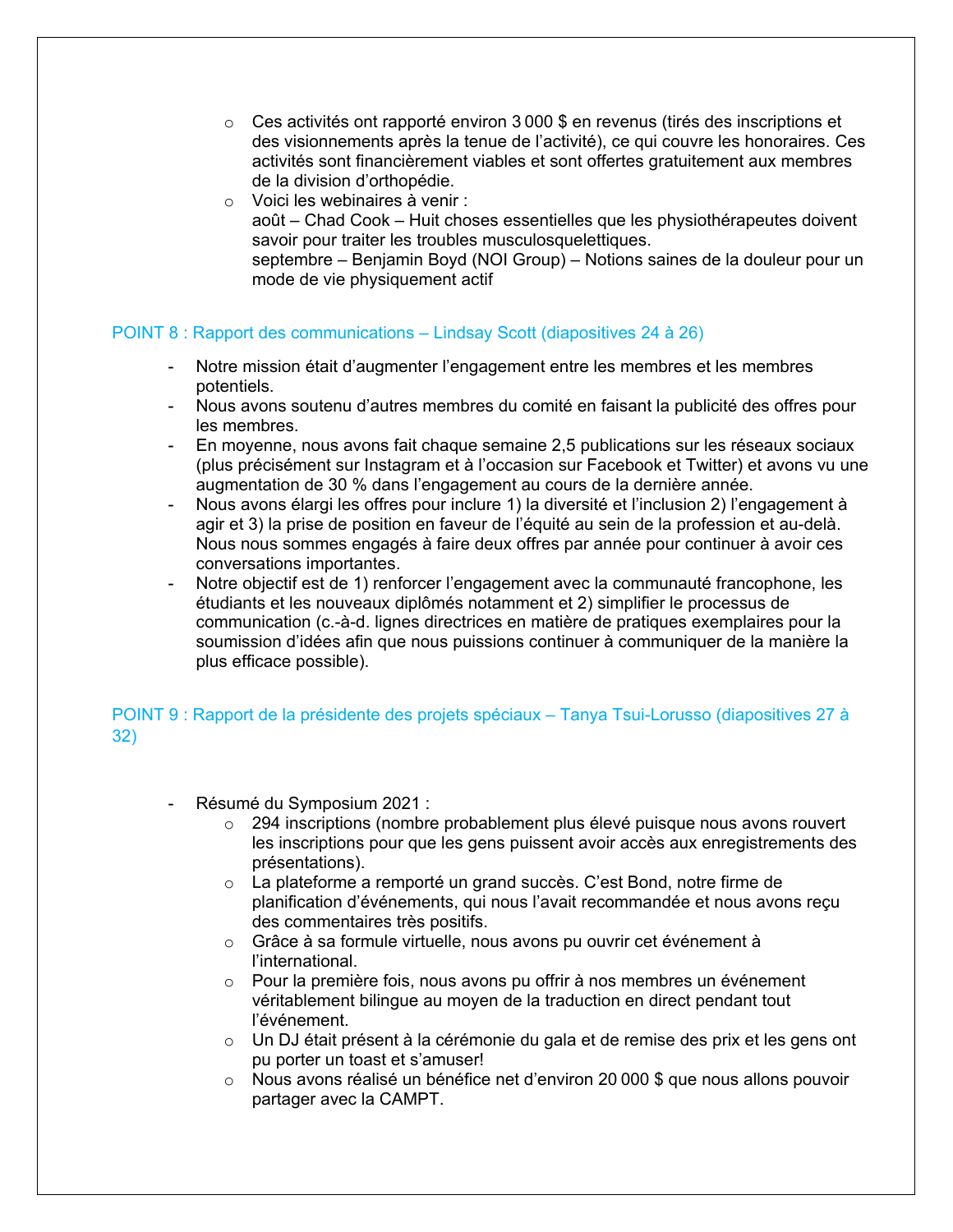- $\circ$  Félicitations encore une fois à Roland Lavallée, le lauréat du prix Golden Hands de cette année!
- Réservez la date! Notre Symposium 2023 se tiendra du 28 au 30 avril à Winnipeg.

POINT 10 : Rapport de la présidente représentante des étudiants – Jasmine Pollice (diapositives 33 à 37)

### Membres étudiants :

- Comme nous avons pu le constater dans les chiffres généraux des adhésions, le nombre de membres étudiants a décliné pendant la COVID et nous travaillons pour rectifier cela. Nous comptons actuellement moins de 1 500 membres étudiants.
	- o La fatigue oculaire (trop de temps passé devant l'écran) est un des facteurs mentionnés comme obstacle à l'adhésion.
	- $\circ$  Par contre, nous travaillons fort pour améliorer la qualité du côté francophone, ce qui aidera les étudiants du Québec, et pour améliorer le contenu à l'intention des membres étudiants.
- Nous sommes actuellement à la recherche de représentants étudiants de l'Université Dalhousie, l'Université Queens, l'Université de l'Alberta et l'Université de Québec à Chicoutimi.
- Parmi les événements que nous avons tenus cette année et qui visaient les étudiants, il y a : deux webinaires d'information AIM, une présentation lors du symposium du BBIPOC Student Collective, un événement « Rencontre un clinicien » organisé par l'ANÉ et une soirée de réseautage des divisions de l'ACP.

Élargissement du rôle :

- Changement du titre président représentant des étudiants pour agent de liaison.
- Continuation de tous les rôles de représentants des étudiants, mais aussi aide au président aux communications pour simplifier les communications entre les intervenants (étudiants, sections, AQPMA et KPTEN) dans le but d'assurer la fluidité et le bilinguisme des communications.
- Nous avons l'intention et espérons voir un membre bilingue occuper ce rôle et si cela n'est pas possible, la division d'orthopédie envisagera d'ajouter un poste sans droit de vote au sein du comité pour aider le membre dans cette tâche.

### POINT 11 : Rapport de la présidente représentante de l'application des connaissances – Emma Plater (diapositives 38 à 40)

- La plus grande partie de ce rôle consiste à travailler avec les diverses subdivisions et les groupes de personnes pour discuter du meilleur moyen d'appliquer ce que nous savons et de le transmettre à nos membres. Voici des exemples de ce travail :
	- $\circ$  Comité d'application des connaissances (ACP) Chaque division a un représentant pour l'application des connaissances et nous siégeons au sein de ce comité, puis faisons un rapport à nos présidents. Ceci contribue à établir davantage de collaborations entre les divisions.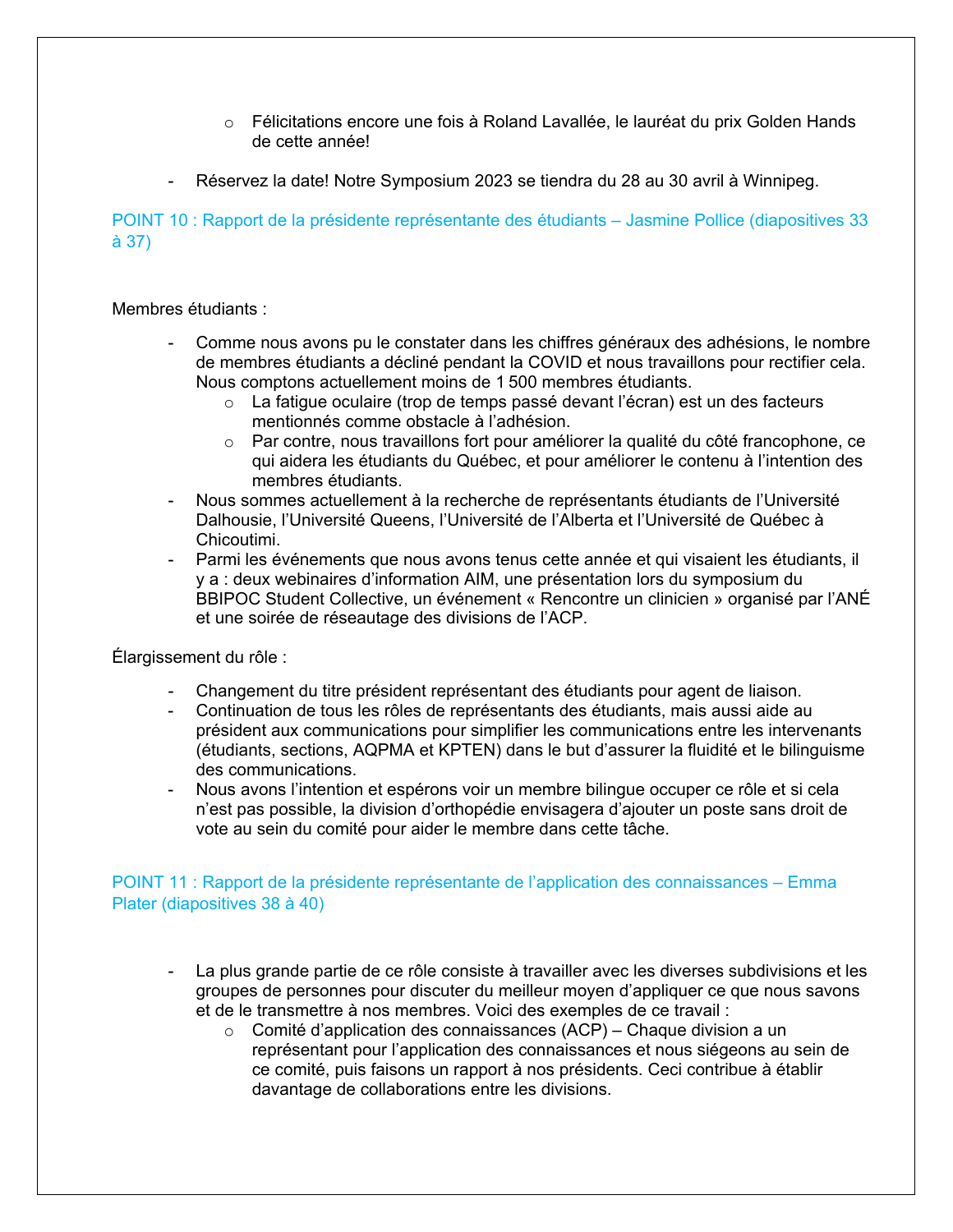- o Équipe ressource de la division d'orthopédie Prendre du contenu RCDO et le mettre sous forme d'infographie.
- $\circ$  Formation complémentaire Je siège au sein de ce comité et nous commençons à planifier un programme d'exercice qui servirait de complément au programme AIM et aux autres cours à venir.
- o Gestionnaire de l'application des connaissances Travailler en étroite collaboration avec Lenerdene pour l'aider à développer du contenu et des graphiques (éléments visuels) pour certaines de ses initiatives.

### Rôle pour 2021-2023

- Pour les deux prochaines années, nous espérons faire à peu près la même chose et aimerions continuer à développer ces rôles, y compris espérer bâtir plus dans toutes les divisions dans le rôle de responsable de l'application des connaissances.
- Nous espérons que les vidéos techniques susciteront plus d'intérêt au fur et à mesure que les activités en personne reprennent. Nous pensons que ces vidéos seront un outil très utile pour les étudiants et contribueront à offrir encore plus de contenu asynchrone dans le programme AIM. Si vous avez réalisé des vidéos ou que vous souhaitez en réaliser, communiquez avec nous!

POINT 12 : Rapport de la présidente du comité de la formation – Heather Gillis (diapositives 41 à 50)

Heather a remercié la division d'orthopédie de la part du comité de la formation pour leur avoir donné la chance de parler aux membres ce soir des activités du comité. Pour les gens qui ne connaissent pas le programme AIM ou le comité, elle a expliqué qu'ils servent pour régir les politiques, les procédures et la prestation du programme intégré de physiothérapie musculosquelettique avancée de la division d'orthopédie (AIM).

Le programme AIM est un des programmes reconnus de l'IFOMPT au Canada. Il permet aux boursiers de CAMPT de s'inscrire lorsqu'ils réussissent le programme. Si vous voulez plus d'information sur ce programme, visitez la page formation sur le site Web de la division d'orthopédie.

Heather a présenté les membres du comité (tous les postes sont occupés par des bénévoles avec un mandate d'au moins 6 ans) et a pris un instant pour reconnaître leur travail et leur dévouement.

- o Heather Gillis présidente du comité de la formation (ON)
- $\circ$  Josiane Roberge présidente de l'accréditation (QC) : assure le processus d'inscription et d'agrément des formateurs du programme AIM.
- $\circ$  Evelyn Lightly présidente d'examen (MB) : dirige la supervision de l'évaluation dans le programme AIM et travaille en étroite collaboration avec le comité consultatif d'examen.
- $\circ$  Andrea McAllister présidente du programme de formation (N.-É.) : assure la supervision du programme AIM et le maintien du matériel de formation pour le programme AIM.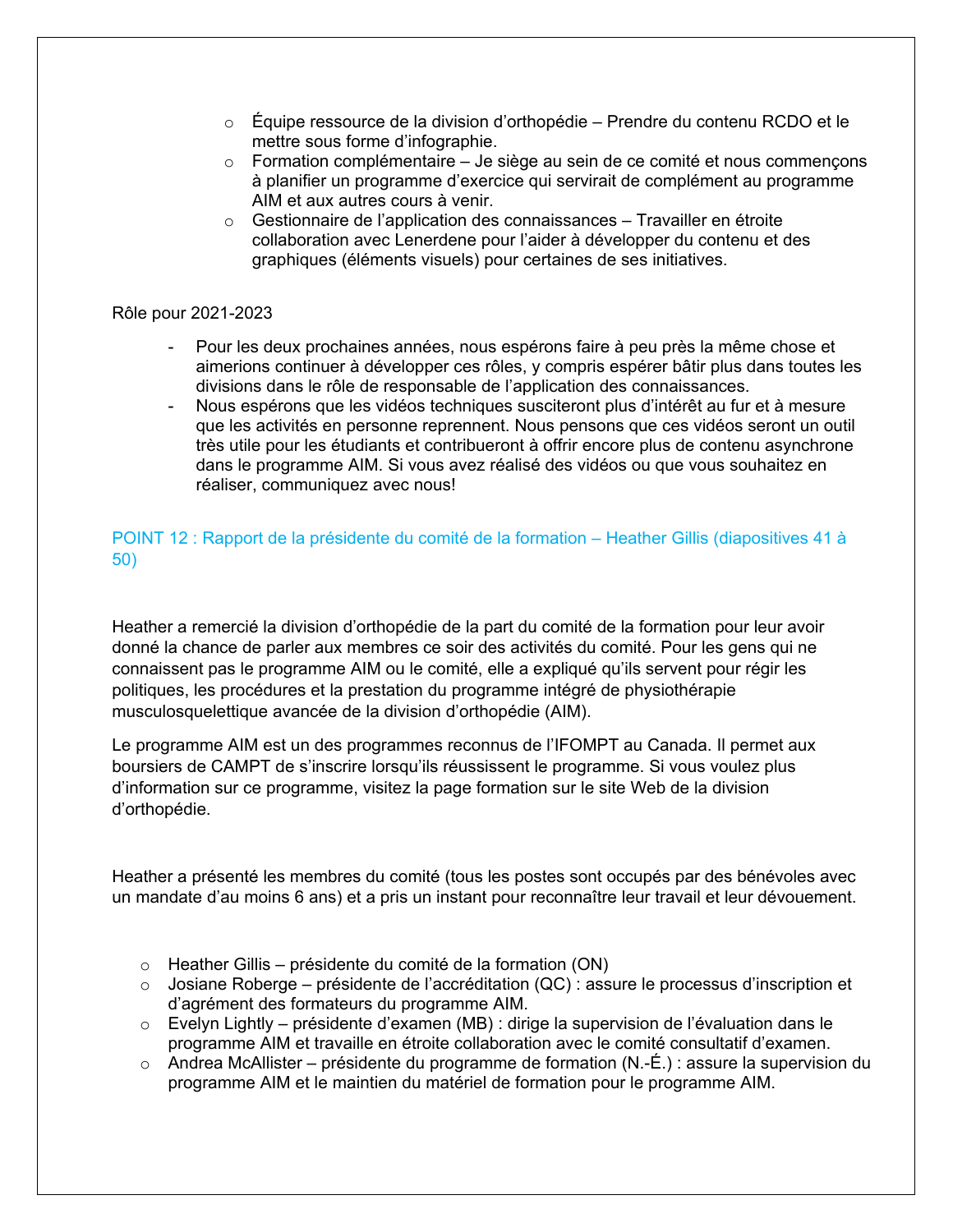- o Jennifer Van Bussel présidente du mentorat (ON) : travaille pour assurer une expérience de mentorat accessible et de qualité pour tous les membres du programme AIM.
- $\circ$  Andrew White président des communications (N.-É.) : s'assure que les communications avec tous les intervenants du programme AIM soient claires et opportunes.
- o Blayne Burrows présidente de la formation complémentaire (AB) : nous permet de nous assurer que tous nos comités alignent nos objectifs de formation entre ces deux programmes.
- $\circ$  Roxanne Azoory/Jas Dhir (T\*) agentes de liaison officielles de la division d'orthopédie (ON) : contribuent à s'assurer que le point de vue des deux comités sont toujours représentés.
- o Hilary Reese groupe de travail (AB) : nous a aidés à redémarrer notre programme de formation malgré la pandémie de COVID.

Heather a aussi remercié l'exécutif de la division d'orthopédie, le comité consultatif d'examen, la direction de la section, les représentants des cours de la division d'orthopédie (PODCR), les examinateurs et les formateurs qui nous ont aidés à continuer à offrir notre programme de formation.

Heather a ensuite pris du temps pour donner aux membres une mise à jour sur certaines activités du comité de la formation durant la dernière année :

- 6) Reprise des cours
	- $\circ$  En juillet 2020, les cours de formation AIM offerts sous une formule hybride en ligne et en personne ont repris.
	- $\circ$  Jusqu'à maintenant, plusieurs cours se sont donnés de façon sécuritaire partout au Canada.
	- $\circ$  Cette période difficile nous a menés à saisir l'occasion d'adopter une formule virtuelle pour certaines choses.
	- o Engagement à offrir du mentorat virtuel
- 7) Lancement de matériel de formation renouvelé
	- $\circ$  Le mois de janvier 2021 a marqué le lancement du dernier volet du projet des manuels – Manuels cliniques quadrant supérieur.
	- $\circ$  Production de vidéos techniques pour appuyer la prestation du programme AIM.
	- o Renouvellement des PowerPoints audio.
- 8) Reprise du processus d'évaluation du programme AIM
	- $\circ$  Le programme AIM est passé à une formule virtuelle/en ligne de prestation et de contrôle des examens du programme AIM à l'intérieur d'un mois de la suspension du système de cours.
	- $\circ$  Automne 2020 reprise du volet examen pratique de niveau intermédiaire et du volet écrit des examens avancés.
	- o Été 2021 offre de l'examen pratique de niveau intermédiaire et de l'examen pratique avancé (EPA).
- 9) Lancement marketing du programme AIM
	- o En juin 2021, nous lancerons la campagne de marketing pour le programme AIM.
	- $\circ$  Surveillez nos annonces sur les réseaux sociaux et sur la nouvelle page instagram!
- 10) Gestionnaire d'application des connaissances
	- Bienvenue dans ton nouveau rôle Lenerdene!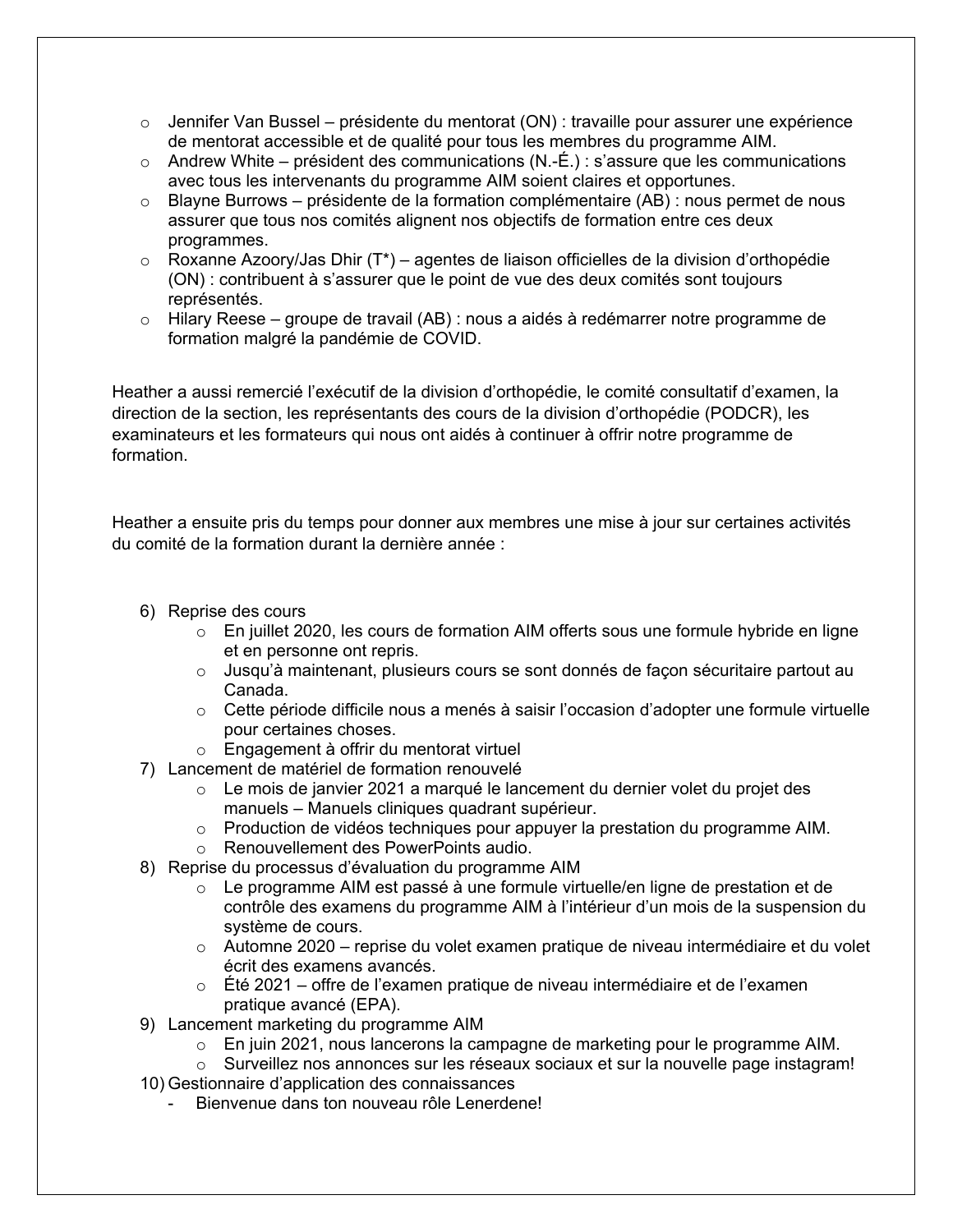Finalement, Heather a remercié Jas Dhir pour son leadership et son soutien envers le comité de la formation et les membres.

POINT 10 : Comité de la formation complémentaire – Blayne Burrows, présidente (diapositives 51 à 55)

Blayne a remercié tous les membres du comité pour leur temps et leur vision.

Les membres du comité sont :

Blayne Burrows

Shaun Lapenskie

Jill Robertson

Emma Plater

Regan Coulter

Philip Ruiz

- 4) Cours en ligne
- $\circ$  Les projets pour 2020 ont été suspendus en ce qui concerne le lancement des cours de courte durée. Nous avons eu du succès avec un pilote en 2019 et d'autres gros projets, mais ils ont été suspendus. Ceci a finalement été positif puisque nous avons eu plus de temps pour travailler sur nos processus et les préparer à l'avenir.
- $\circ$  Nous avons hâte de publier un appel à formateurs et cours pour une nouvelle initiative de cours en ligne. Surveillez vos courriels et les réseaux sociaux pour voir les annonces qui seront faites à ce sujet!
- o Nous cherchons des gens pour donner des cours avec le soutien/le marketing/les ressources que la division d'orthopédie peut offrir. Si vous avez une idée de cours que vous aimeriez donner, donnez votre nom!
- 5) Grand Rounds une initiative lancée par Jill Robertson en 2020
- o Jusqu'à maintenant, quatre Grand Rounds ont eu lieu.
- o Vous aimeriez examiner de futurs cas avec de nouveaux diplômés et des membres? Si vous avez un cas que vous aimeriez soumettre pour examen, contactez-nous! Nous offrons du mentorat sur la préparation d'un dossier et la présentation.
- 6) Projets à venir
	- $\circ$  Collaborations avec les divisions de l'ACP nous aimerions que celles-ci se déroulent en personne; nous mettons donc ce projet en suspens jusqu'à ce que nous puissions nous déplacer à nouveau dans d'autres provinces.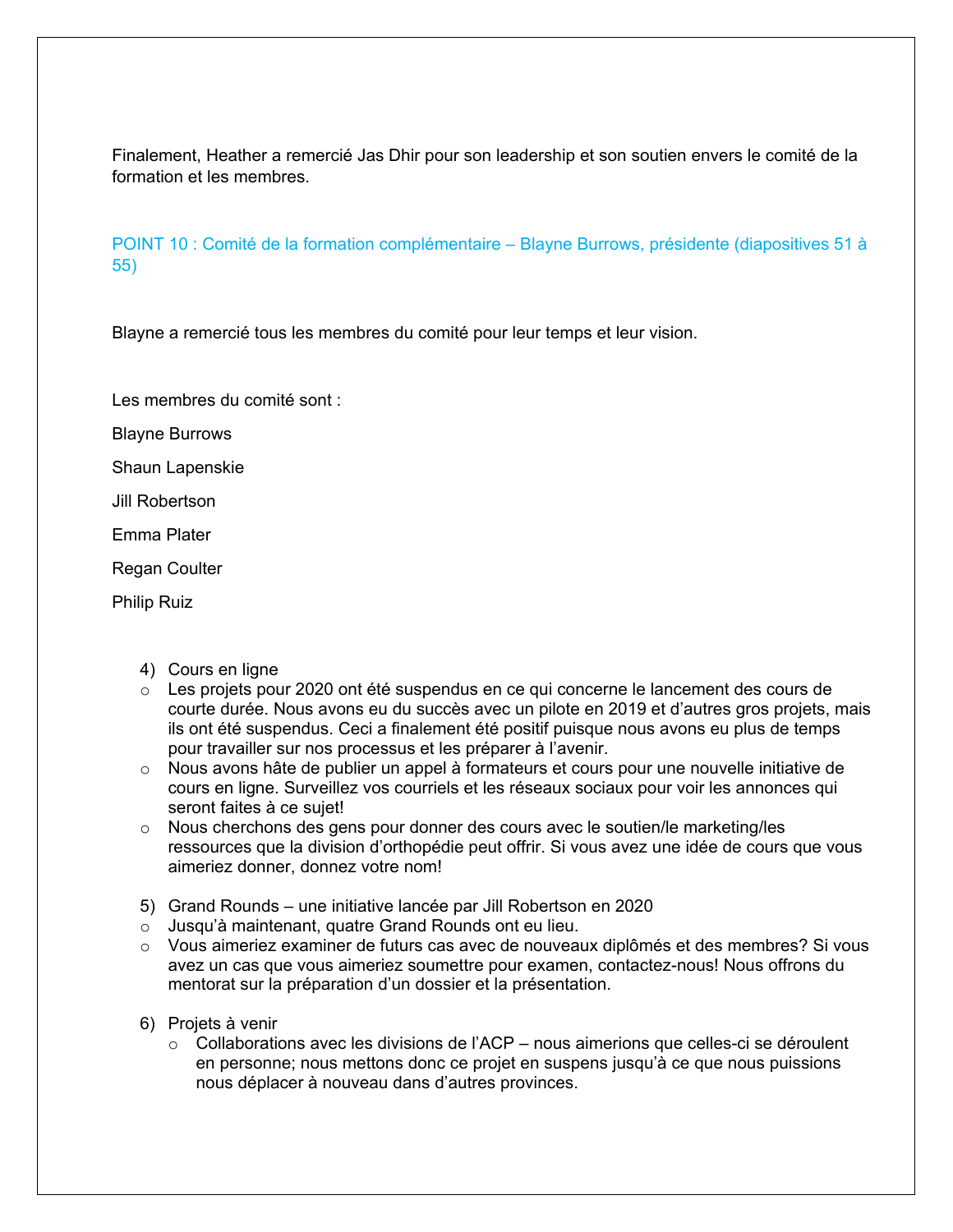$\circ$  Occasions de forums de discussion – Cette idée est issue de commentaires reçus à la suite d'un symposium qui a connu beaucoup de succès et nous voulons trouver de nouveaux moyens novateurs d'engager nos membres. Un de ces moyens est le programme d'exercice mentionné précédemment.

### POINT 11 : Mise à jour de la gestionnaire de l'application des connaissances et du comité consultatif d'examen – Lenerdene Levesque (diapositives 56 à 74)

- Lenerdene occupe son nouveau rôle depuis trois mois et depuis, elle travaille très fort sur de nouvelles initiatives excitantes. Durant les trois derniers mois, elle s'est surtout concentrée sur :
	- o Mobilisation des connaissances : la première initiative était *La littérature en un clic*, distribué mensuellement en anglais et en français. *La littérature en un clic* et les autres ressources se trouvent sur le site Web sous Ressources pour les membres.
	- o Processus de planification stratégique pour le programme AIM : où nous voyonsnous dans cinq ans? Comment pouvons-nous utiliser les défis auxquels nous avons été confrontés en raison de la COVID-19 pour créer des occasions permettant au programme de prendre de l'expansion? Lenerdene dirigera le processus qui comprendra des sondages, des groupes de discussion, des séances de remue-méninges, etc.
	- o Ressources pour les formateurs : mise à jour et examen du manuel et du contenu quadrant inférieur dans Théorie/Ressource. Les objectifs d'apprentissage pour les niveaux 2 et 3 quadrants inférieur et supérieur ont été développés et alignés avec le document des normes de l'IFOMPT.

Une série d'ateliers sur les compétences pédagogiques est aussi en cours d'élaboration et devrait commencer en août.

- o Réseautage et établissement de partenariats : nous avons pu rencontrer des collègues canadiens et internationaux pour établir des activités collaboratives (p. ex. participation au comité des réseaux sociaux pour la physiothérapie musculosquelettique afin de rendre la recherche plus accessible à l'international).
- $\circ$  Collaboration avec des initiatives la gestionnaire de l'application des connaissances/division d'orthopédie : travail avec Emma sur les présentations PowerPoint et les vidéos techniques pour le programme de formation AIM.
- o Accès aux données de recherche : essayer de créer une base de données de revues scientifiques et autres ressources fiables en ligne libres d'accès pour tous les membres de la division d'orthopédie. Aussi, travail avec Emma pour créer de l'infographie sur la formulation de questions cliniques et sur l'application des cinq étapes de la pratique fondée sur les données probantes.
- Parmi les autres initiatives à venir et en cours, il y a :
	- o Comité des prix et des bourses : le comité a été formé et se rencontrera pour la première fois la semaine prochaine. Ce comité se penchera sur les critères et élaborera des grilles d'évaluation pour les prix existants et examinera les suggestions de nouveaux prix.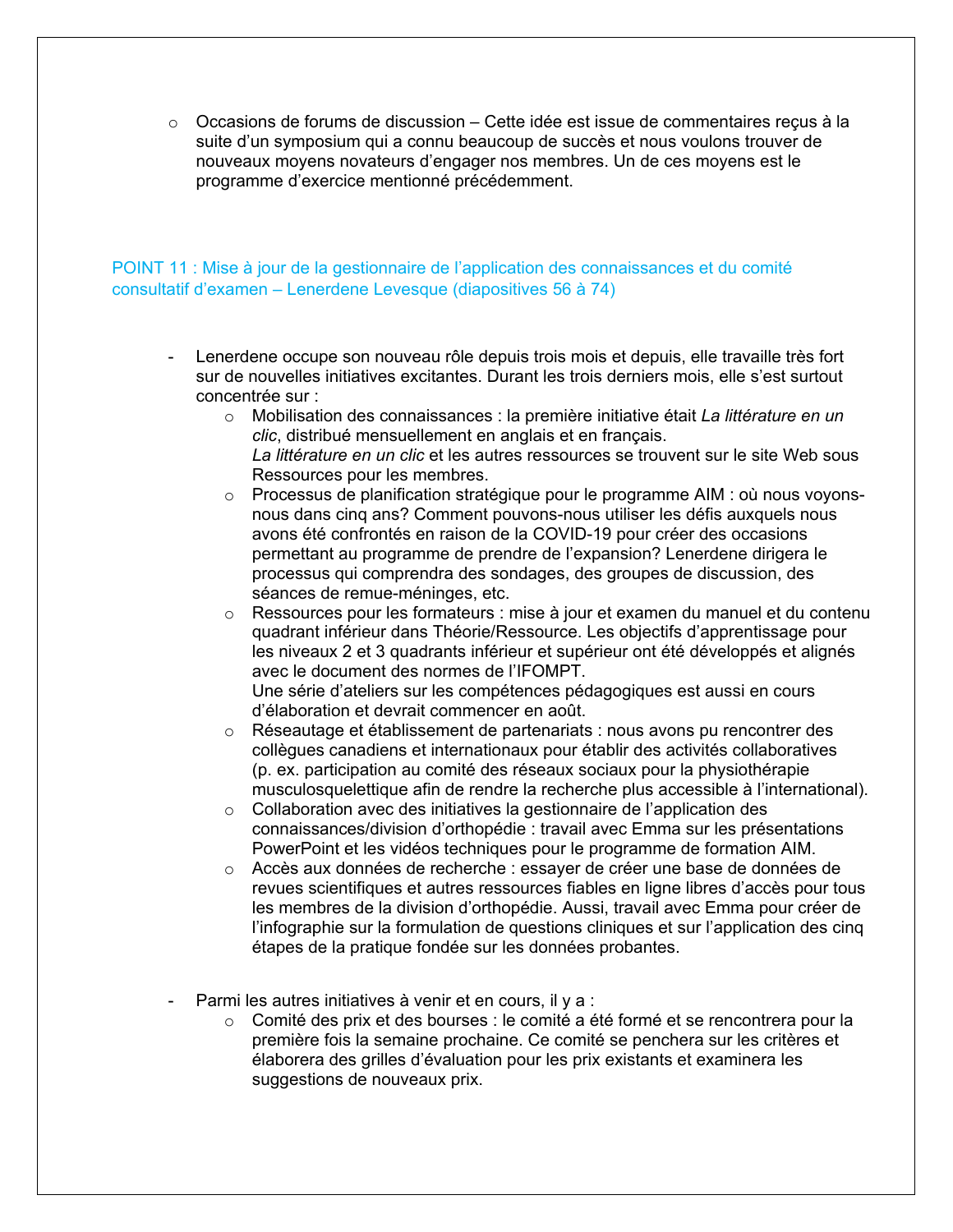- $\circ$  Présence sur les réseaux sociaux : travail avec Lindsay pour améliorer notre présence.
- o Comité de formation complémentaire : Une rencontre avec le comité est prévue pour bientôt!

Mise à jour du comité consultatif d'examen

- Ceci est un nouveau nom pour le comité des « chefs » et les membres seront désormais appelés examinateurs principaux.
- Lenerdene a remercié ce groupe pour leur leadership et leur dévouement envers le processus d'examen. Les membres du comité sont :
	- o Paolo Sanzo : secrétaire, grille EPA
	- o Jill Robertson : dossier médical
	- o Lorrie Maffey : EPA/Coin des examinateurs
	- o Rolly Lavalee : examen pratique de niveau intermédiaire
	- o Scott Whitmore : questions à choix multiple, administrateur G Suite
- Mise à jour sur les chiffres de l'examen pour 2020 et début 2021 (voir ci-dessous)

| <b>IPE - November 2020</b><br>British Columbia - 8<br>Ontario - 19<br>Nova Scotia - 2<br>Quebec - 11<br>Alberta - 15<br>(98% Pass rate) | IPE - April/May 2021<br>British Columbia - 1<br>Ontario - 12<br>Nova Scotia - 5<br>Quebec - 9 |
|-----------------------------------------------------------------------------------------------------------------------------------------|-----------------------------------------------------------------------------------------------|
| 2020 Advanced Case History<br>7 candidates – 1 failure<br><b>2020 MCQ</b><br>8 candidates - no failures                                 |                                                                                               |

APE - April 2021 British Columbia - 4 Ontario - 1



- Nous avons écouté les candidats et à partir de septembre, l'examen avancé se tiendra en ligne par l'intermédiaire de ExamSoft. Il y aura des changements au niveau du format, c'est-à-dire qu'il n'y aura pas de tableaux dans cette formule en ligne. Jill Robertson a mis à jour les brochures pour refléter ce format en ligne, qui se trouvent sur la page des cours de niveau 4 et 5 avec les lignes directrices.

En août, il y aura aussi une brève simulation d'examen pour que les candidats puissent se familiariser avec le logiciel.

- Nous recrutons actuellement des examinateurs! Si vous être un formateur accrédité niveau 3 inférieur et supérieur, envisagez de vous joindre à notre équipe.
- D'autres initiatives de ce comité comprennent :
	- $\circ$  L'élaboration de 100 nouvelles questions à choix multiple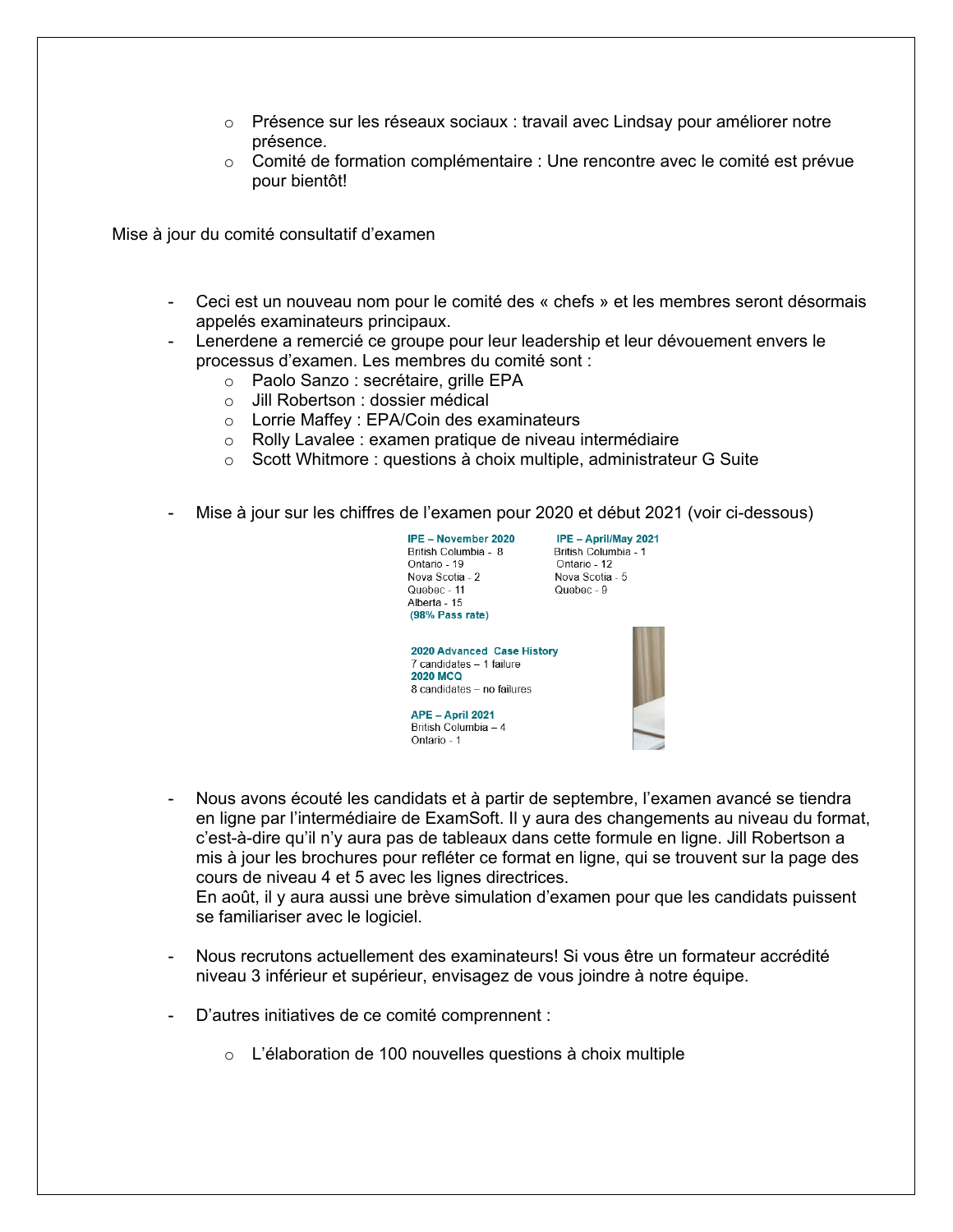- $\circ$  Mise sur pied d'un groupe de travail pour examiner la catégorisation de la banque actuelle de questions à choix multiple. Ce groupe sera dirigé par Scott Whitmore et Euson Young.
- o Planification stratégique pour le programme AIM
- o Révision des examens pratiques avec des mises à jour du programme d'enseignement et des manuels.
- o Mise à jour de notre manuel des procédures et inclusion du portfolio de tous les examinateurs principaux, la description de leur poste et leur mandat (p. ex. un examinateur principal peut avoir deux termes de cinq ans).
- Félicitations à Scott Whitmore, qui est le nouveau président élu du comité consultatif d'examen!

### POINT 12 : Commentaires de la présidente élue – Roxanne Azoory (diapositives 75 à 91)

- Roxanne a commencé sa présentation en demandant à tout le monde de porter un toast pour Jas en remerciement de tout ce qu'elle a fait pour la division. Elle l'a remerciée pour son travail, son leadership, ses conseils et son mentorat alors qu'elle accède à ce poste.
- Elle a ensuite brièvement présenté son expérience (ci-dessous) :

#### **Roxanne Azoory FCAMPT, FACP**

- 2020-2021 Chair Elect NOD
- 2019-2020 Junior Resource Chair NOD
- 2015-2018 National Chair, Musculoskeletal Physiotherapy Australia
- 2009-2015 State Chair, New South Wales (section chair)
- 2018 IFOMPT 2022 Organizing Committee
- 2015 Spinal Curriculum Project Manager
- 2013-2015 Musculoskeletal Clinical Specialization, Australia
- 2008 MHSc University of Sydney
- 2001 BScPT University of Toronto
- Elle a hâte d'apporter son expérience de deux systèmes robustes et solides, soit celui de l'Australie et du Canada pour aider à renforcer la division d'orthopédie.

Le plan stratégique 2021-2025 :

- 6) Le parcours : l'élaboration d'un plan stratégique n'est pas une tâche facile. Le processus comprenait plusieurs éléments, soit un sondage auprès des membres, des entrevues, une analyse FFPM, une analyse réalisée par des consultants externes et un comité de planification stratégique pour aider à déterminer les priorités et les visions.
- 7) Nos valeurs : communauté, axé sur les membres, excellence, viabilité, intégrité, équité, diversité, inclusion. Surtout, la communauté : nous créons et entretenons une communauté de leaders en créant une culture de collaboration, de mentorat, de partage des connaissances et en valorisant la croissance professionnelle.
- 8) Notre vision : une communauté qui inspire l'excellence dans la physiothérapie musculosquelettique.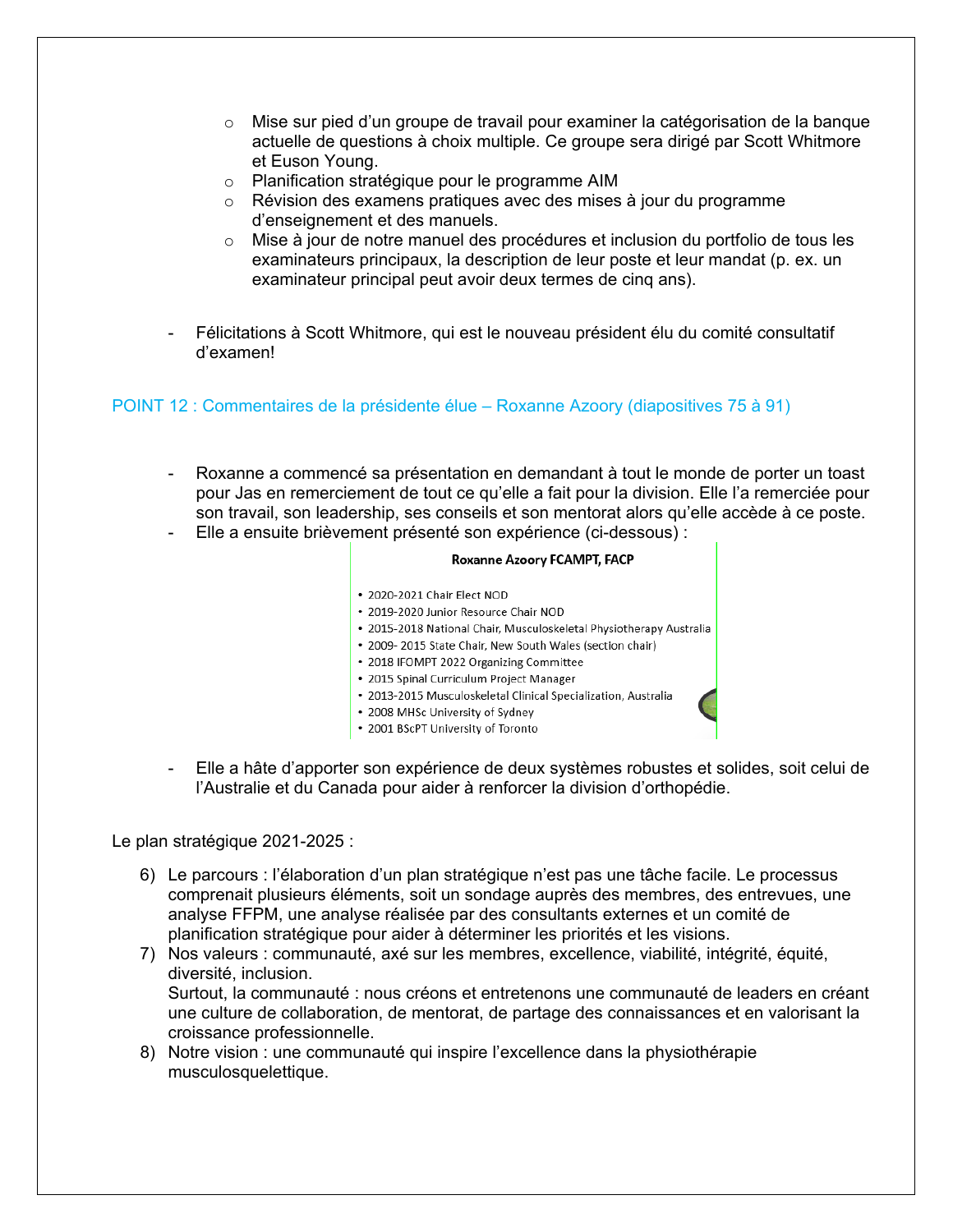- 9) Notre mission : Nous nous engageons à atteindre l'excellence dans la physiothérapie musculosquelettique pour améliorer les résultats en matière de santé. Nous y parvenons en offrant des cours fondés sur les données probantes et de la formation accréditée à l'international, un accès à des ressources de pratiques exemplaires et des occasions de réseautage et d'apprentissage avec des pairs et des experts.
- 10) Nos quatre principaux domaines de priorité :
	- $\circ$  Formation et ressources tous les retournements occasionnés par la pandémie nous ont permis de nous ajuster et nous ont permis d'avoir une idée de ce sera la formation à l'avenir (p. ex. la possibilité de rejoindre les régions éloignées est un des avantages du format virtuel).
	- o Marketing et engagement de la communauté notre communauté a besoin de voir tout le travail qui est fait au sein de notre division. Nous voulons que les gens participent davantage pour pouvoir nous développer davantage.
	- $\circ$  Collaboration et partenariat ceci est un domaine que nous devons développer pour atteindre nos objectifs en matière de revenus (partenariat avec des universités, CAMPT, IFOMPT, etc.).
	- o Excellence opérationnelle et viabilité financière

Roxanne a remercié tout le monde pour leur dévouement et leur engagement envers la profession et envers le développement de la division.

### POINT 13 : Mise à jour de l'ACP – Viivi Riis, présidente

- Viivi a remercié Jas pour son leadership et son accueil à l'occasion de l'Assemblée annuelle de la division d'orthopédie où elle a pu s'exprimer.
- Viivi a félicité la division qui est un chef de file dans la physiothérapie orthopédique grâce à une longue tradition d'excellence. L'ACP a prospéré malgré la pandémie grâce au travail ardu de professionnels comme vous.
- Viivi a rappelé à tout le monde que l'ACP possède un plan stratégique de cinq ans et qu'il a commencé en 2018. Il faudra donc bientôt commencer à y travailler. Vous entendrez donc bientôt parler d'eux pour prendre part à ce processus.
- Viivi a présenté Amanda De Chastelain qui occupera le poste de présidente après l'AGA de juin. Elle accorde une grande valeur à la contribution des divisions au sein de l'ACP et nous savons qu'elle sera une ardente défenseure des divisions.
- Finalement, Viivi a rappelé à tout le monde que l'AGA de l'ACP se tiendra en ligne le 26 juin à midi, heure de l'Est. Soyez des nôtres!

POINT 14 : Questions diverses (diapositives 93 à 105)

Nominations/Mises en candidature : postes au sein du Conseil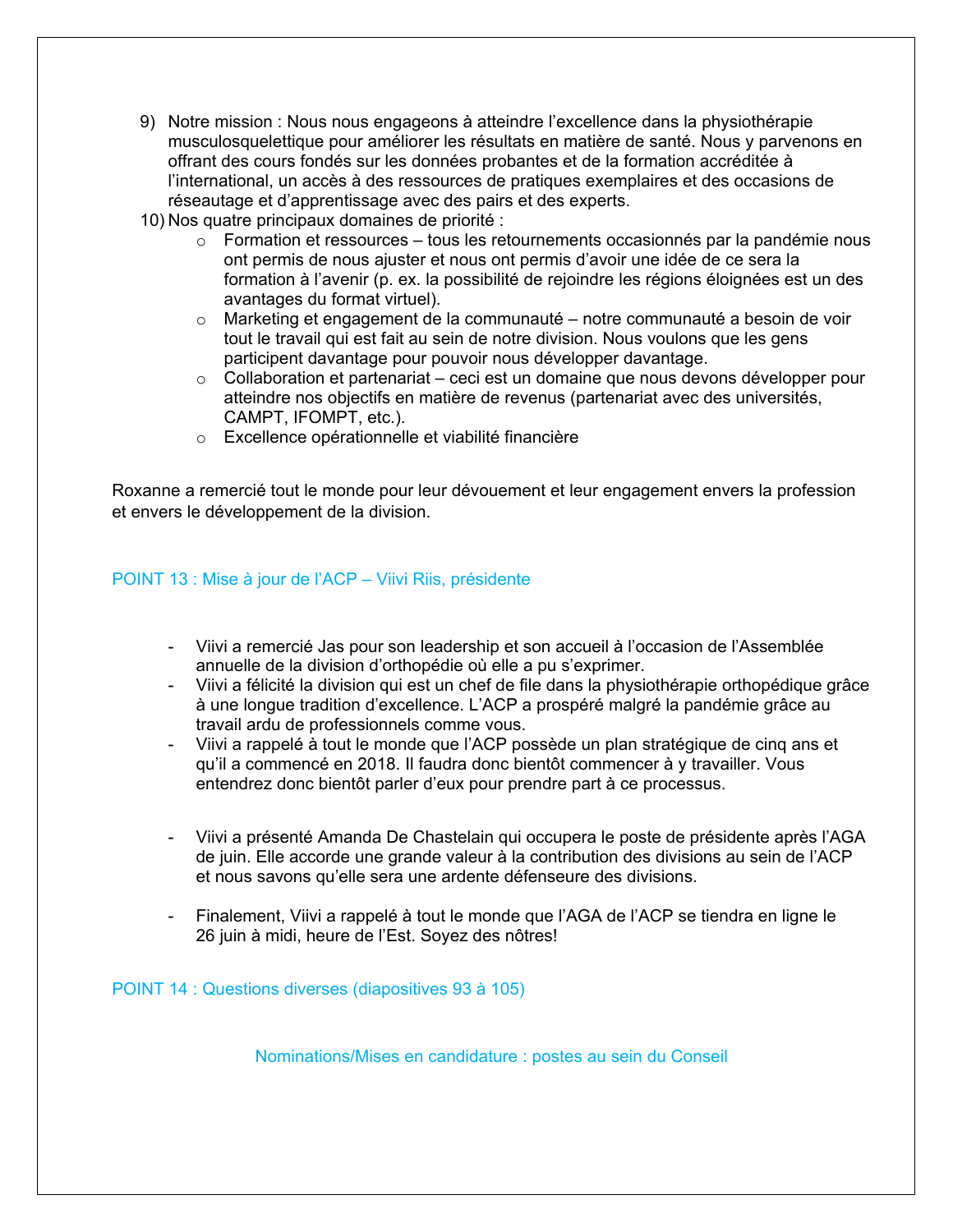Jas a fait savoir qu'il y avait quatre postes à pourvoir cette année :

- Gestionnaire des projets spéciaux Tanya Tsui-Lorusso
- Représentante de l'application des connaissances Emma Plater
- Présidente des ressources junior Meghan Curle
- Trésorier Mujeeb Duranai

Par acclamation, Jas a présenté le nouveau trésorier Mujeeb Duranai, Tanya Tsui-Lorusso continue au poste de gestionnaire des projets spéciaux, Emma Plater continue au poste de représentante de l'application des connaissances.

Par vote majoritaire, Jas a présenté la nouvelle présidente des ressources junior Meghan Curle.

#### **OUTGOING**

**Executive Committee:** • Steve Moerman

- **Education Committee:**
- Hilary Reese

#### **TRANSITIONING**

- Roxanne Azoory (Incoming Chair)
- Craig Dixon (Sr. Resource Chair)
- Scott Whitmore (Chair-Elect EAC)
- Jasdeep Dhir (Past Chair)
- Mathew Pulickal (Past Treasurer)

#### **WELCOMING**

- · Mujeeb Duranai-Treasurer, NOD
- Meghan Curle Junior Resource Chair, NOD

- Jas a présenté le nouveau Conseil d'administration pour 2021/2022 :
	- Past Chair
	- Chair
	- Finance Chair
	- Communications Chair
	- Special Projects Officer
	- Senior Resource Chair
	- Junior Resource Chair
	- $\cdot$  KT Rep
	- Stakeholder Liaison
	- Past Treasurer
- Jasdeep Dhir
- Roxanne Azoory
- Mujeeb Duranai
- Lindsay Scott
- Tanya Tsui-Lorusso
- Craig Dixon
- Meghan Curle
- Emma Plater
- · Jasmine Pollice
- Mathew Pulickal

Lauréats du Prix de mentorat Lynn-Chapman

- 
- 
- 
-